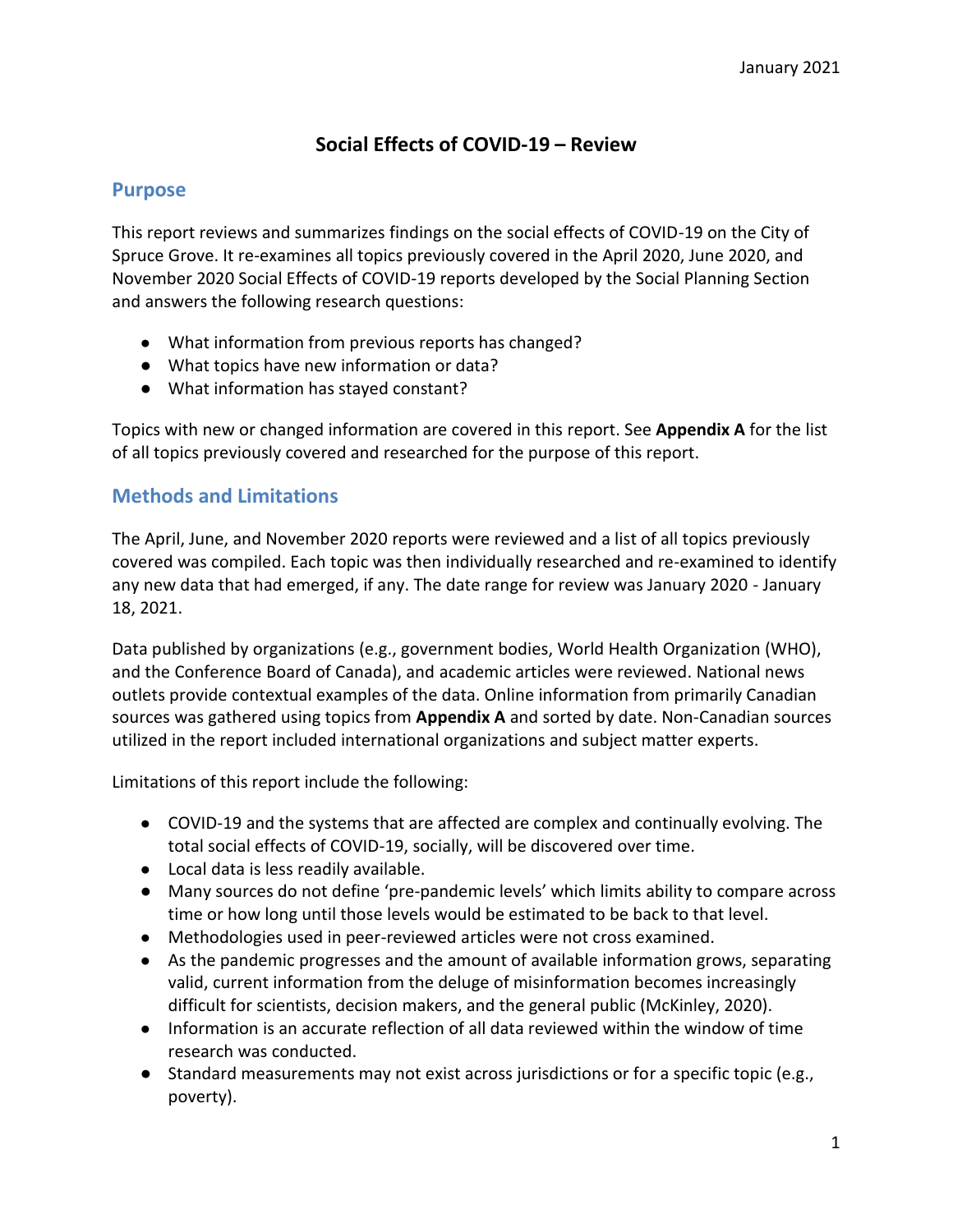| <b>Demographic Groups</b>                        |                                                                                                                         |
|--------------------------------------------------|-------------------------------------------------------------------------------------------------------------------------|
| Individuals experiencing homelessness            | 10 individuals<br>219 at-risk of homelessness<br>(Spruce Grove FCSS & Stony Plain FCSS, 2019)                           |
| Individuals experiencing poverty <sup>1</sup>    | 2,140 <sup>2</sup> (Statistics Canada, 2017)                                                                            |
| Families experiencing poverty                    | 1,325 at minimum <sup>3</sup> (City of Spruce Grove,<br>2020)                                                           |
| Women                                            | 21,430 (City of Spruce Grove Economic and<br>Business Development, 2021 <sup>4</sup> )                                  |
| Children (under 19)                              | 12,295 (City of Spruce Grove Economic and<br><b>Business Development, 2021)</b>                                         |
| Seniors (60+)                                    | 6,799 (City of Spruce Grove Economic and<br><b>Business Development, 2021)</b>                                          |
| Immigrants                                       | 3,569<br>8.41% of Spruce Grove's population (City of<br><b>Spruce Grove Economic and Business</b><br>Development, 2021) |
| People with visible minority status <sup>5</sup> | 3,635 (City of Spruce Grove Economic and<br><b>Business Development, 2021)</b>                                          |
| <b>Non-Profit Organizations</b>                  | 159 organizations (Government of Alberta,<br>2020a)                                                                     |
| Urban Indigenous People                          | 2,810 (Statistics Canada, 2017)                                                                                         |

# **How does this data relate to the community of Spruce Grove?**

 $\overline{a}$ 

<sup>1</sup> There is not a standard measurement for poverty so data is scattered. Measurements may include: low-income measure, before tax; low-income measure, after tax; market basket measure.

<sup>&</sup>lt;sup>2</sup> This figure is based on low-income measure, after tax (LIM-AT) (Statistics Canada, 2017).

<sup>&</sup>lt;sup>3</sup> In Spruce Grove, the poverty line for a family of four is an annual household income of \$44,874. 1740 households earn less than \$40,000/year and 76.17% of households are families therefore 76.17%x1740= 1,325. Cannot discern how many make between \$40,000 - \$44,874. This number is an estimate (City of Spruce Grove, 2020).

<sup>4</sup> Demographic information was collected using the most recent data available from government sources. Original cite sources were not attainable for all sources referenced within this table. Numbers should be utilized as an estimation rather that specific data points on population numbers.

<sup>&</sup>lt;sup>5</sup> This term is used by Statistics Canada in reporting demographic information but does not include individuals of Aboriginal descent (Statistics Canada, 2020a).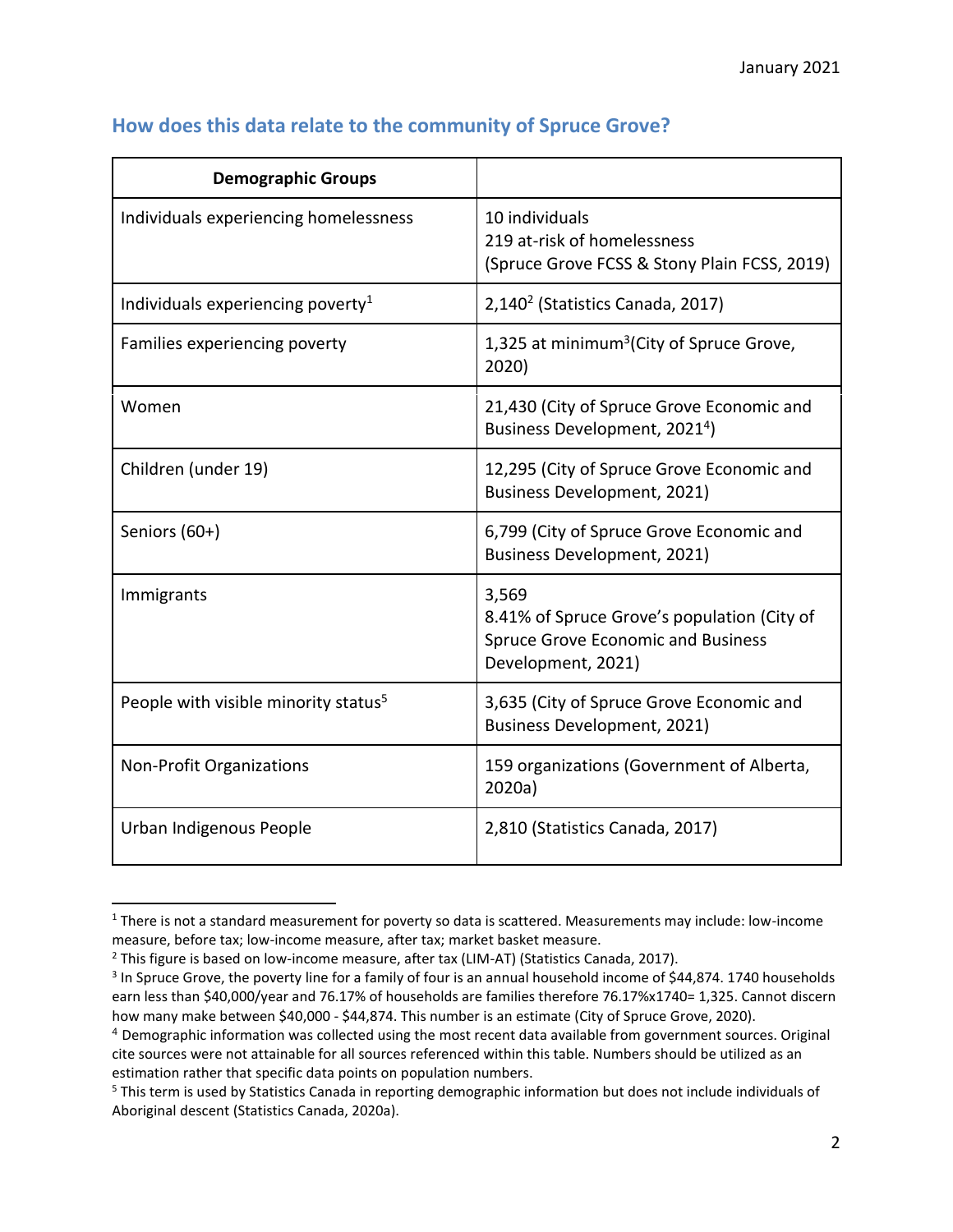| Young Adults (ages 20 - 24) | 2,522 (City of Spruce Grove Economic and<br>Business Development, 2021)    |
|-----------------------------|----------------------------------------------------------------------------|
| <b>CERB Recipients</b>      | Approximately 32% of the City's population<br>City of Spruce Grove, 2020). |

# **Summary of the Social Effects of COVID-19**

| <b>Group Affected</b><br>or Social Issue | Report(s) it was<br><b>Featured in</b>            | <b>Summary of Effects</b>                                                                                                                                                                                                                                                                                                                                                                                                                                                                                     |
|------------------------------------------|---------------------------------------------------|---------------------------------------------------------------------------------------------------------------------------------------------------------------------------------------------------------------------------------------------------------------------------------------------------------------------------------------------------------------------------------------------------------------------------------------------------------------------------------------------------------------|
| Access to<br>Technology                  | <b>June 2020</b>                                  | 94% of Canadians have access to the internet<br>Those that do not report the following reasons:<br>Cost<br>$\circ$<br>Equipment<br>$\circ$<br>Unavailability of internet services<br>$\circ$<br>63% of Canadian households have less than one<br>internet enabled device per person                                                                                                                                                                                                                           |
| <b>Addictions</b>                        | <b>June 2020</b><br>November 2020<br>January 2021 | Strong link between mental health disorders and<br>addiction<br>Vulnerable people with substance use disorders<br>$\bullet$<br>are experiencing increased isolation, anxiety and<br>stress on top of the challenges in accessing<br>supports and services they need due to public<br>health measures<br>Toxicity of illegal drugs increased with border<br>closures and disrupted supply chains<br>In July 2020, more opioid deaths in Alberta were<br>recorded than any other month in province's<br>history |
| Childcare                                | November 2020                                     | The \$25-a-day childcare pilot is being phased<br>out, causing families additional financial stress<br>during the pandemic                                                                                                                                                                                                                                                                                                                                                                                    |
| Children                                 | April 2020                                        | Anyone under the age of 18 and reliant upon<br>$\bullet$<br>adults for care and support are being affected as<br>their guardians face challenges from the<br>pandemic<br>Most significant impact for children is the<br>disruption in schooling, daycares, and<br>extracurricular activities                                                                                                                                                                                                                  |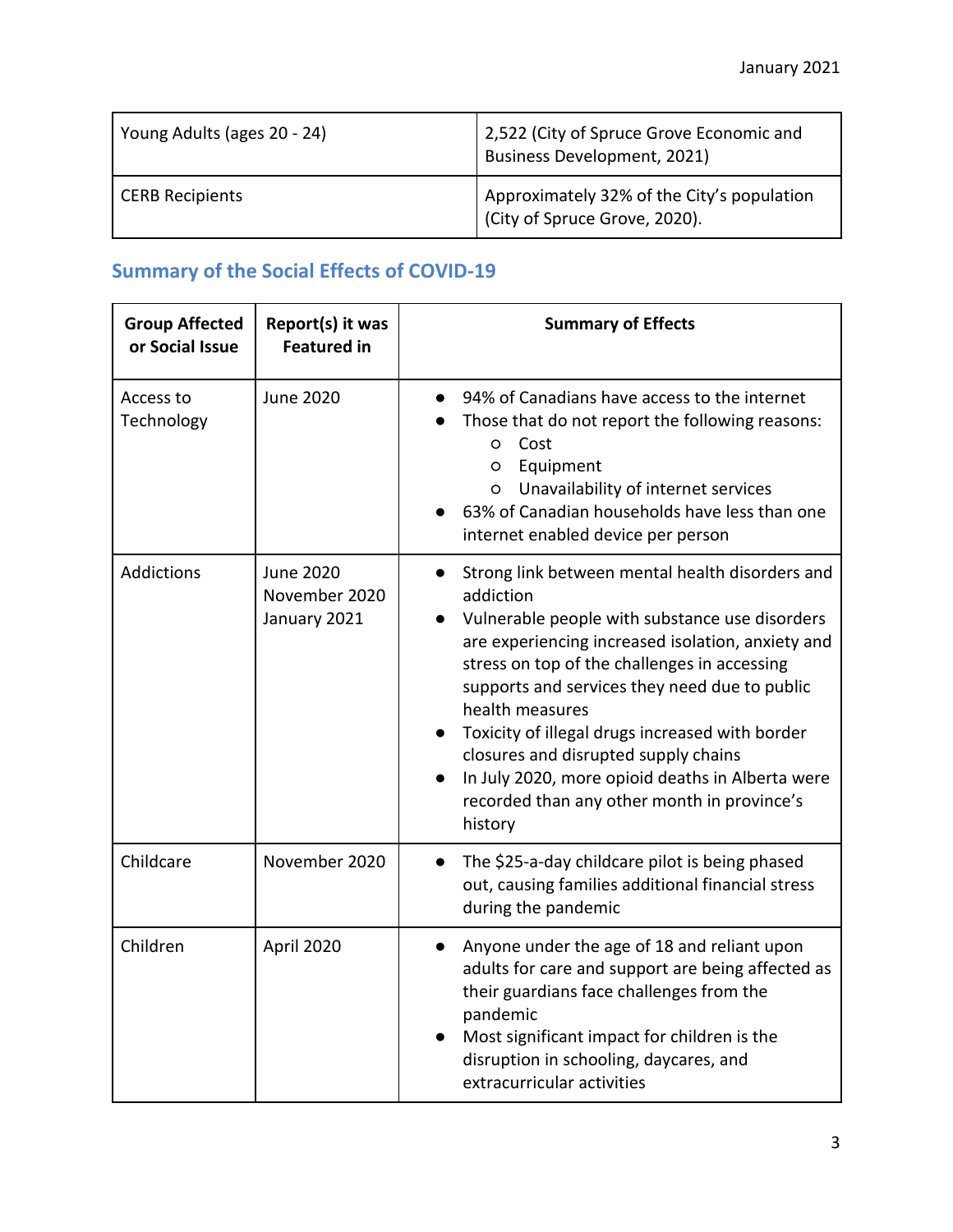|                                                        |                                                | Virtual learning may not be an option for low-<br>income families with limited access to<br>technology and internet                                                                                                                                                                                                                                                                                                                                              |
|--------------------------------------------------------|------------------------------------------------|------------------------------------------------------------------------------------------------------------------------------------------------------------------------------------------------------------------------------------------------------------------------------------------------------------------------------------------------------------------------------------------------------------------------------------------------------------------|
| Domestic<br>Violence and<br>Child Abuse                | April 2020<br><b>June 2020</b><br>January 2021 | Pandemic is creating social conditions that put<br>$\bullet$<br>people at an increased risk of violence (e.g.,<br>reduced resources, strained finances,<br>disconnection from social support systems, job<br>loss, etc.)<br>Calls to Parkland RCMP for domestic violence<br>increased 9% in 2020 compared to 2019                                                                                                                                                |
| Food Access and<br>Security                            | April 2020                                     | 12.9% of Albertans are food insecure and that<br>$\bullet$<br>food insecurity is more common in households<br>with children. New immigrants, refugees, people<br>with a disability, the LGBTQ2+ community and<br>homeless populations are also at a higher risk of<br>experiencing food insecurity<br>Parkland Food Bank is providing hampers one a<br>month by appointment to limit the spread of the<br>virus and as a result of limited volunteer<br>capacity |
| Frontline<br>workers                                   | <b>June 2020</b>                               | Increased exposure to COVID-19 and mental<br>health stressors<br>Increases in depressive symptoms, anxiety,<br>$\bullet$<br>insomnia, and Post-Traumatic Stress Disorder.                                                                                                                                                                                                                                                                                        |
| Immigrants                                             | April 2020<br>January 2021                     | Language barriers can create challenges in<br>$\bullet$<br>understanding health advice and knowing how<br>to get support<br>Recent immigrants and individuals in racial or<br>ethnic minorities also disproportionately living<br>in poverty<br>Increased incidences of racial discrimination<br>occurring during the pandemic against Chinese-<br>Canadians                                                                                                     |
| Individuals and<br>families<br>experiencing<br>poverty | April 2020                                     | People with lower incomes have less resources<br>to prepare for and protect against the virus<br>Their circumstances may not permit them to<br>follow health advice, such as having low-income<br>jobs that are not stable, cannot be done<br>remotely, and do not have paid sick leave or<br>benefits.                                                                                                                                                          |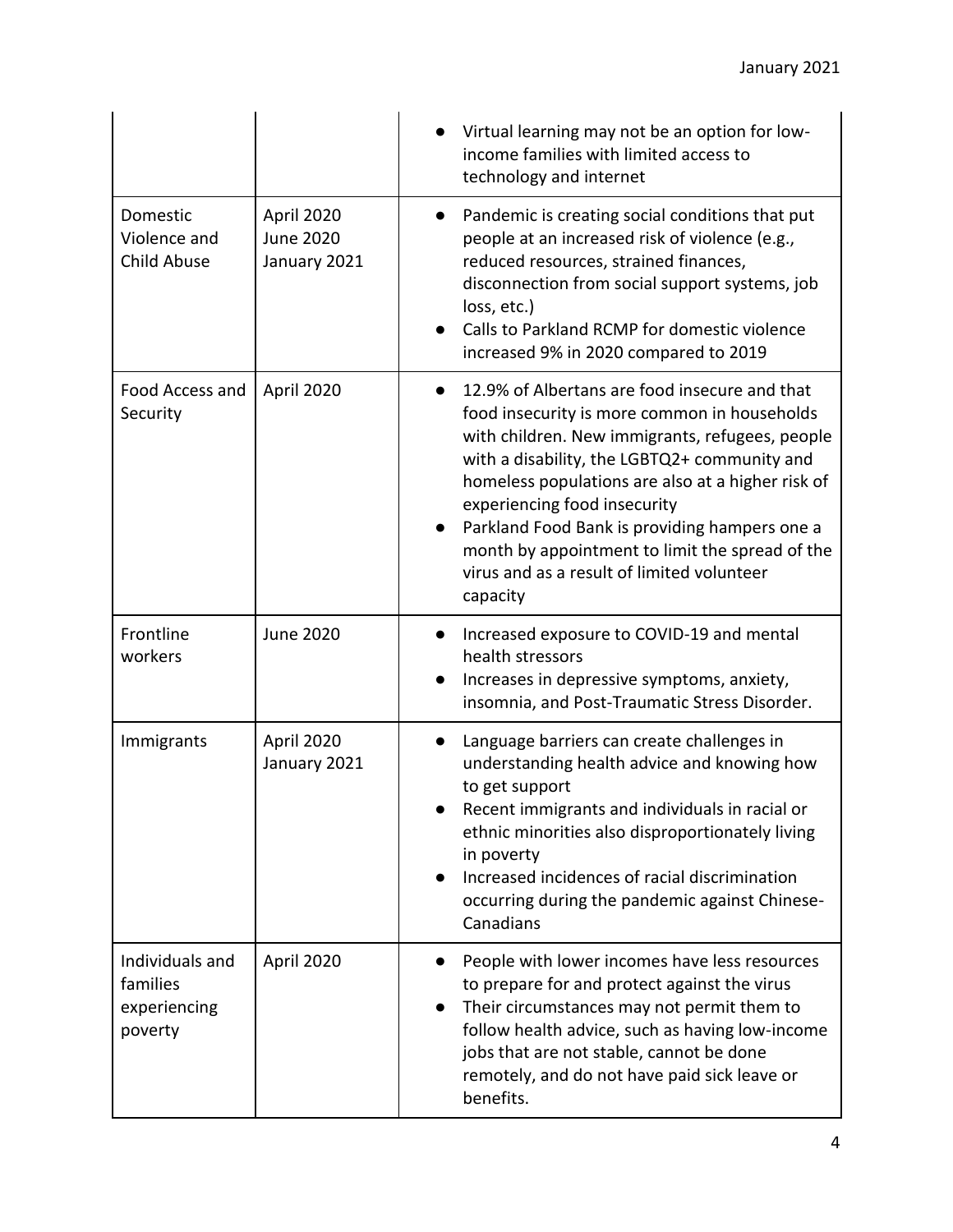| Mental Health                          | April 2020<br><b>June 2020</b><br>November 2020 | Unemployment a key risk factor in mental<br>health concerns and linked to suicide rates.<br>The longer the pandemic lasts increases the<br>impact on economic factors which negatively<br>impact individuals' mental well-being.<br>Mental health implications of the COVID-19<br>pandemic will likely last longer and affect a<br>greater percentage of the population than the<br>virus.<br>73% of the Spruce Grove COVID Recovery Survey<br>respondents indicated that support for mental<br>health and addressing social isolation is<br>important to them. |
|----------------------------------------|-------------------------------------------------|-----------------------------------------------------------------------------------------------------------------------------------------------------------------------------------------------------------------------------------------------------------------------------------------------------------------------------------------------------------------------------------------------------------------------------------------------------------------------------------------------------------------------------------------------------------------|
| Non-Profit<br>Organizations            | April 2020<br><b>June 2020</b><br>January 2021  | Non-profits experiencing challenges with staff<br>mental health, disruption of service, accessing<br>and adjusting to technology, increased demand<br>with lessening capacity, and decreased revenue                                                                                                                                                                                                                                                                                                                                                            |
| People<br>Experiencing<br>Homelessness | April 2020<br>January 2021                      | Those experiencing homelessness are unable to<br>wash their hands as frequently, social distance,<br>or isolate<br>Increased risk of contracting the virus and<br>having complications from co-morbidities<br>They may face barriers to accessing health care<br>by not having a health care card, address, or<br>way to be contacted<br>Safe isolation spaces external to shelters are<br>being set up (e.g., hotels) to decrease the spread                                                                                                                   |
| Seniors                                | April 2020                                      | Most likely to experience severe symptoms of<br>COVID-19<br>Demographic at greatest risk of social isolation                                                                                                                                                                                                                                                                                                                                                                                                                                                    |
| Spread of<br>Misinformation            | November 2020<br>January 2021                   | Misinformation tends to spread more rapidly<br>$\bullet$<br>than truth, is often more popular than accurate<br>messages, and is very difficult to debunk once it<br>has been spread<br>It promotes unsafe behaviours that increase the<br>$\bullet$<br>spread of COVID-19 and cause poor physical and<br>mental health outcomes<br>41% of Spruce Grove residents are getting their<br>$\bullet$<br>main sources of COVID-19 information from<br>social media                                                                                                    |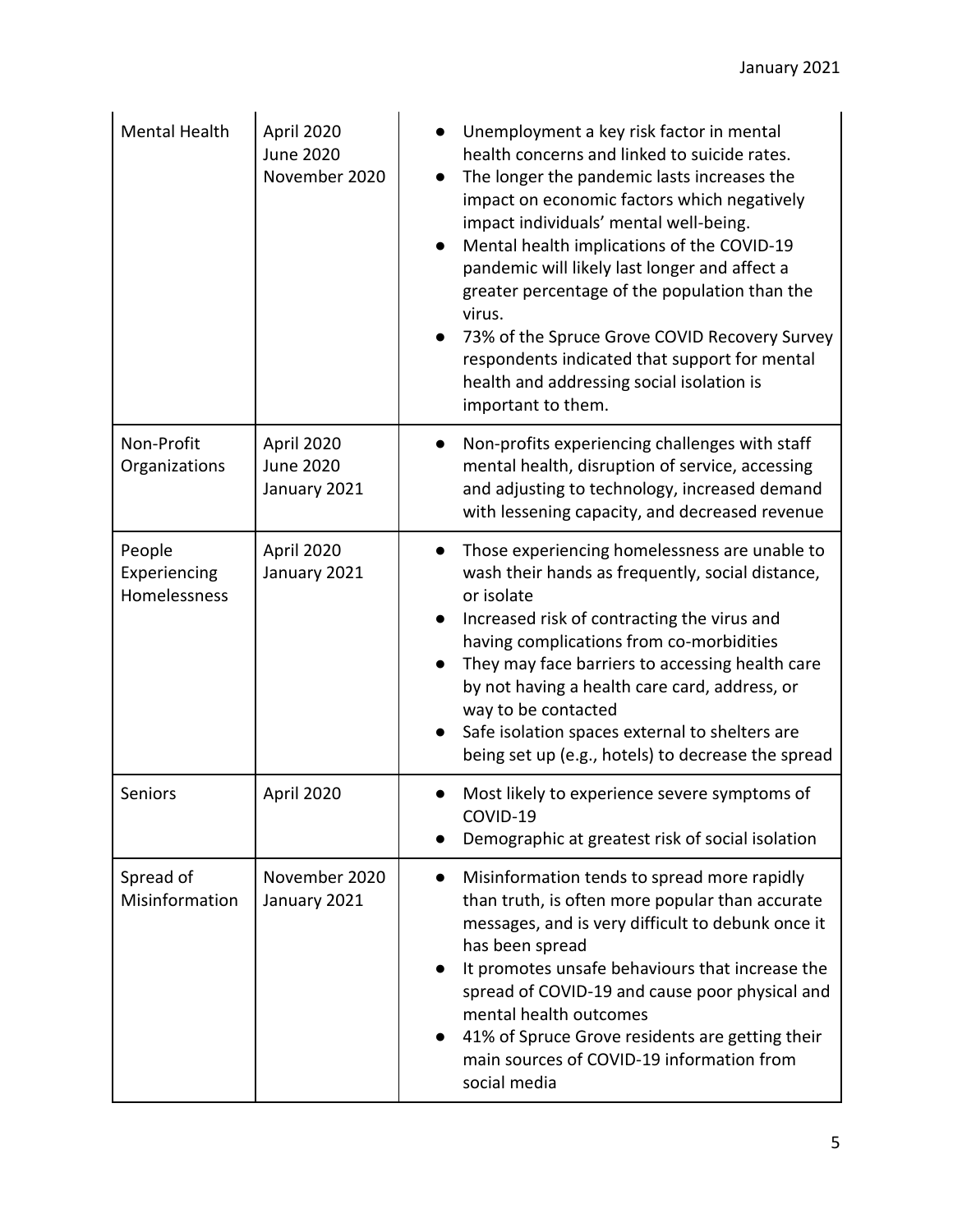| <b>Suicide Rates</b>          | November 2020<br>January 2021               | Alberta has the highest rate of suicides in<br>Canada<br>Alberta crisis centres report increased numbers<br>of suicide-related calls during pandemic<br>Preliminary data shows suicide deaths in 2020<br>are trending below average, but this is subject to<br>change as medical investigations are finalized                                                                                                                                                                                                        |
|-------------------------------|---------------------------------------------|----------------------------------------------------------------------------------------------------------------------------------------------------------------------------------------------------------------------------------------------------------------------------------------------------------------------------------------------------------------------------------------------------------------------------------------------------------------------------------------------------------------------|
| Trust in<br>Government        | <b>June 2020</b><br>January 2021            | Canadian's perceptions equally split on whether<br>governments are telling the whole truth about<br>COVID-19 or deliberately withholding<br>information<br>Albertans have the lowest satisfaction rates with<br>provincial government pandemic measures<br>Confidence in a government's ability to tackle a<br>pandemic linked to higher compliance with<br>public health measures<br>Longer the pandemic persists, the more public<br>trust in democracies and international<br>organizations is expected to suffer |
| Urban<br>Indigenous<br>people | <b>June 2020</b>                            | Income and social status is a determinant of<br>health. Indigenous people face barriers to<br>income and status due to colonialism, systemic<br>racism, and intergenerational trauma.<br>24% of urban Indigenous people are living in<br>poverty (using Market Basket Measure) and 1 in<br>3 experience food insecurity                                                                                                                                                                                              |
| Women                         | April 2020<br>November 2020<br>January 2021 | COVID-19 is magnifying and exacerbating gender<br>inequalities<br>Women's participation in the workforce is at the<br>lowest level in three decades<br>Women averaging 95 hours/week caregiving<br>during pandemic compared to 68 hours/week<br>beforehand<br>Women thought to be more susceptible to<br>$\bullet$<br>COVID-19 infections because of their typical<br>professions; however, infection rates in Alberta<br>are evenly distributed between females (50%)<br>and males (50%)                            |
| Youth & Young<br>adults       | <b>June 2020</b>                            | At a developmental stage where peer<br>relationships are important to social                                                                                                                                                                                                                                                                                                                                                                                                                                         |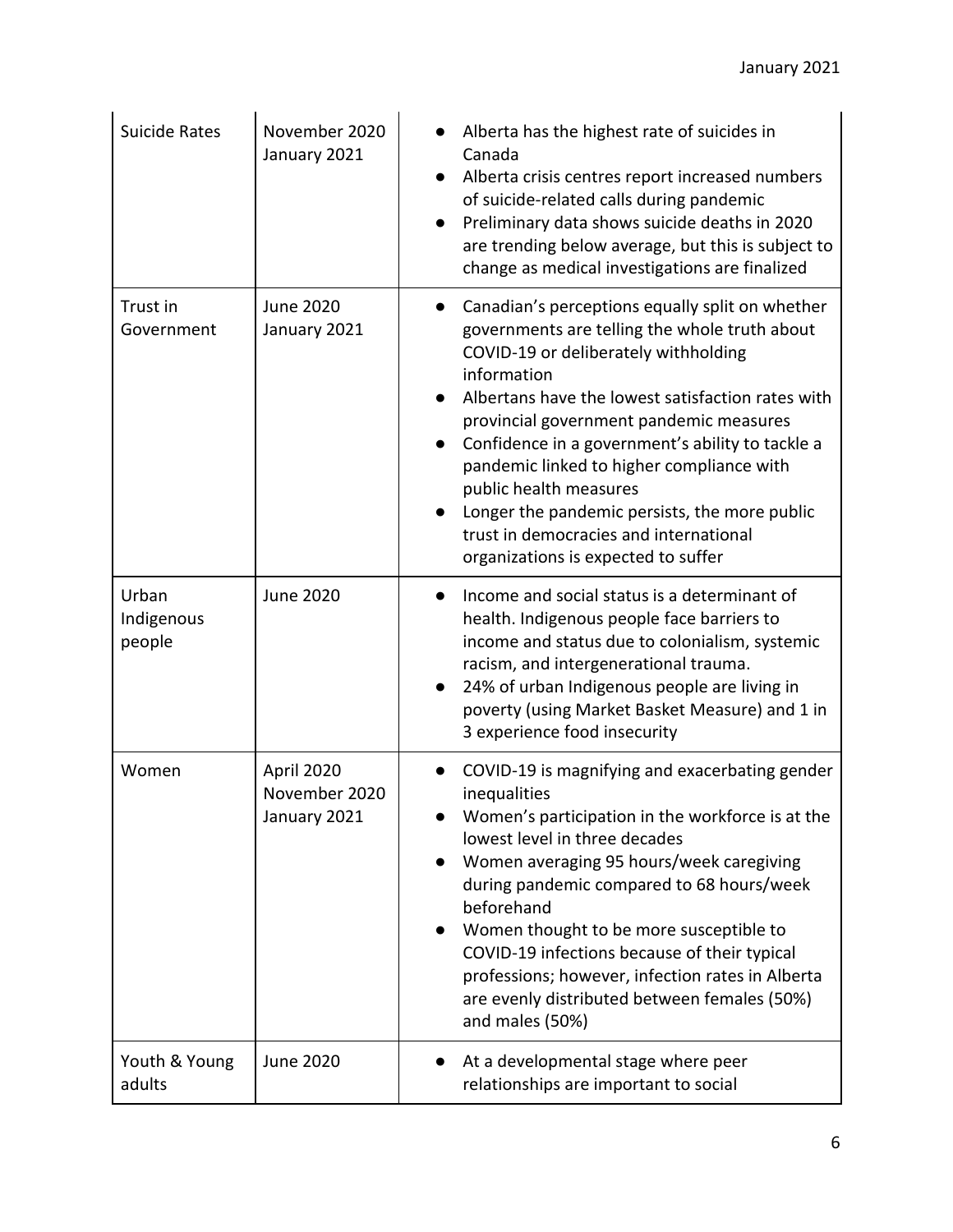|  | development and growing independence.<br>• This group is least likely to adhere to public<br>health orders<br>Pandemic impacting youth and young adult<br>education and employment |
|--|------------------------------------------------------------------------------------------------------------------------------------------------------------------------------------|
|--|------------------------------------------------------------------------------------------------------------------------------------------------------------------------------------|

# **The Economic Landscape**

The emergence of COVID-19, and subsequent pandemic responses, sent the world into the deepest recession in modern times (The Conference Board of Canada, 2021). The health of the economy has direct effects on the social and physical well-being of individuals. Insights into the economic trends and landscape provides understanding of factors that are contributing to and intersecting with the social effects of the pandemic.

#### **Unemployment**

Alberta's unemployment slightly improved in December 2020 to 11.0% (Government of Alberta, 2021a). This rate is still 4% higher compared to December 2019. Employment declines were most notable in construction; accommodation and food services; and, information, culture, and recreation sectors (Statistics Canada, 2021a). Alberta's unemployment rate continues to be the second highest in the country after Newfoundland and Labrador, and is higher than the current national unemployment rate of 8.6% (Statistics Canada, 2021a).Between February and October of 2020, 20,600 women fell out of the work force (meaning they are not counted I unemployment because they are not actively searching for work while nearly 68,000 men joined the workforce (Edmonton Social Planning Council, 2021).

#### **Gross Domestic Product**

The November 2020 Social Effects of COVID-19 report included information on Gross Domestic Product (GDP) and how this indicator relates to recovery. Since that report, additional data on Canada's GDP was released by Statistics Canada. The graph below highlights that GDP continued to increase, but has not reached pre-pandemic levels seen in January and February 2020 (Statistics Canada, 2021b).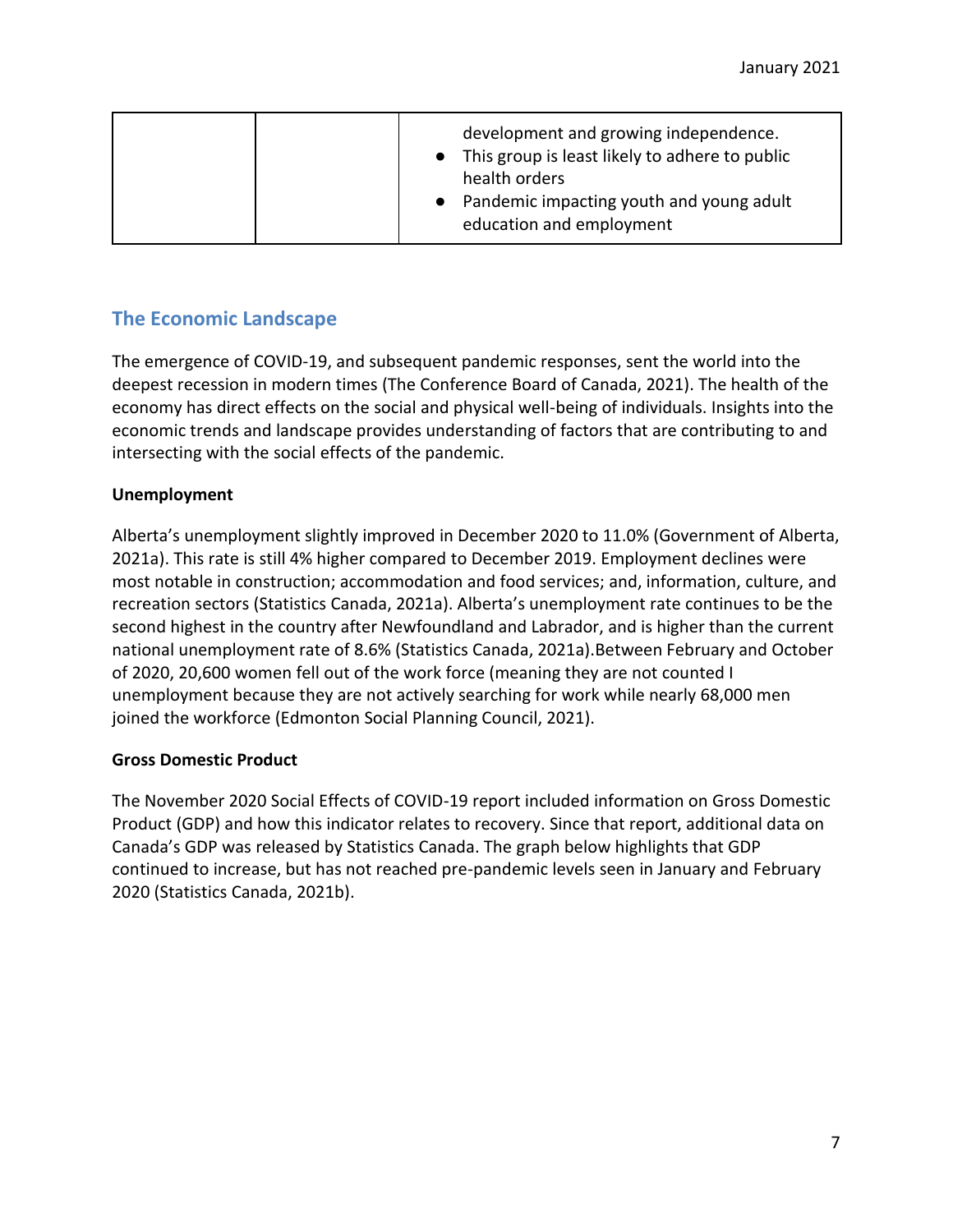

Table 1. Table 1. Aggregation of Canada's GDP, seasonally adjusted at annual rates, across all industries reported in the North American Industry Classification System (Statistics Canada, 2021b).

Alberta's anticipated GDP contraction has been updated to between 8.1-8.3% which is a slight improvement (Government of Alberta, 2020b; Royal Bank of Canada Economics, 2020). GDP is forecasted to increase by 4.5% as oil prices improve and oil production increases after the provincial government lifts curtailments (Royal Bank of Canada Economics, 2020). An increase of 4.5% and continuous improvement mean that Alberta's economy could recover to prepandemic levels in 2 years.

#### **Debt Load**

The table below provides a snapshot of the average debt load in 2020 Q3 that Albertans were carrying and delinquency rate in comparison to the Canadian averages.

|                                     | Canada   | Alberta  | <b>Difference</b> |
|-------------------------------------|----------|----------|-------------------|
| 2020 Q3<br>Average<br>Consumer Debt | \$23,237 | \$28,405 | \$5, 168          |
| Delinquency<br>rate                 | 0.98%    | 1.32%    | 0.34%             |

Table 1. Average consumer debt (excluding mortgages) and delinquency rates in Canada and Alberta.

The average consumer debt (excluding mortgages) in Canada in Quarter 3 of 2020 was \$23,237. The national 90+ day delinquency rate for non-mortgage debt dropped to 0.98%, the lowest level it's been since 2014. It is likely that this drop can be attributed in part to 3 million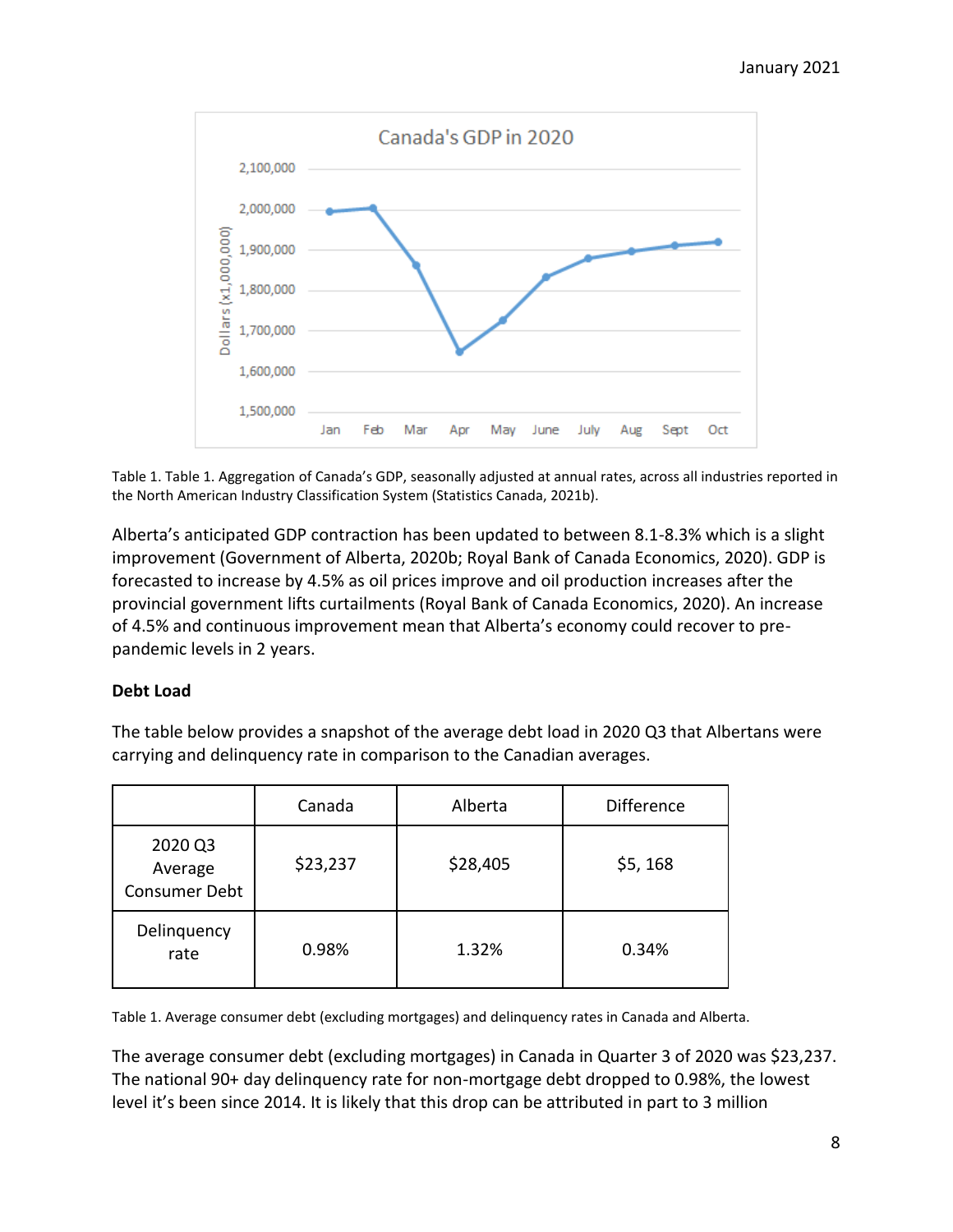Canadian consumers opting for payment deferral programs offered during the pandemic (Equifax Inc., 2020).

Albertan is above the national average for consumer debt load by over \$5,000. The delinquency rate is also above the average and is the third highest in the country behind New Brunswick and Newfoundland. It is important to recognize that these rates represent averages, and that the spread within the provinces can be large. For example, the average debt in Q3 2020 in Edmonton was \$27,633 (below provincial average) compared to Fort McMurray at \$39,811 (above average) (Equifax Inc., 2020).

#### **Fraud**

Fraud is an intentional deceit to receive personal gain and includes things like identity theft, credit/debit card fraud, tax fraud, and COVID-19 fraud to name a few (Government of Canada, 2021a; Government of Canada 2020). The April 2020 report highlighted the warnings to people to be aware of COVID-19 related scams and frauds because of the increased use of technology.

Examples of reported COVID-19 fraud include, but are not limited to<sup>6</sup>:

- Telephone calls offering home vaccination kits by mail after paying large sums of money
- Emails from familiar addresses with malicious links or content related to COVID-19 vaccines that once clicked freeze your computer, make you call a toll-free number, and then they demand money to unfreeze your account
- Private companies offering fast COVID-19 tests for sale (Government of Canada, 2021e).

Between March 6, 2020 and November 30, 2020 there was:

- 8,064 reports of COVID-19 fraud in Canada
- 6,526 victims of COVID-19 fraud in Canada
- \$6.8 Million lost in COVID-19 fraud and scams in Canada (Government of Canada, 2021b).

In Spruce Grove, there were 290 reports of fraud in 2020, which is up 6% from 2019 (Parkland RCMP, 2021).

# **The Social Landscape**

 $\overline{a}$ 

A key finding to highlight upfront, is that while the pandemic is affecting all people, it is not doing so equally. Factors such as access to resources, employment and income, and overall health and wellbeing prior to the pandemic are contributing to the disproportionate impacts. Additionally, the pandemic continues to exacerbate issues around mental health, addictions,

<sup>6</sup> A comprehensive list of COVID-19 fraud can be found at: [https://www.antifraudcentre](https://www.antifraudcentre-centreantifraude.ca/features-vedette/2020/covid-19-eng.htm)[centreantifraude.ca/features-vedette/2020/covid-19-eng.htm](https://www.antifraudcentre-centreantifraude.ca/features-vedette/2020/covid-19-eng.htm)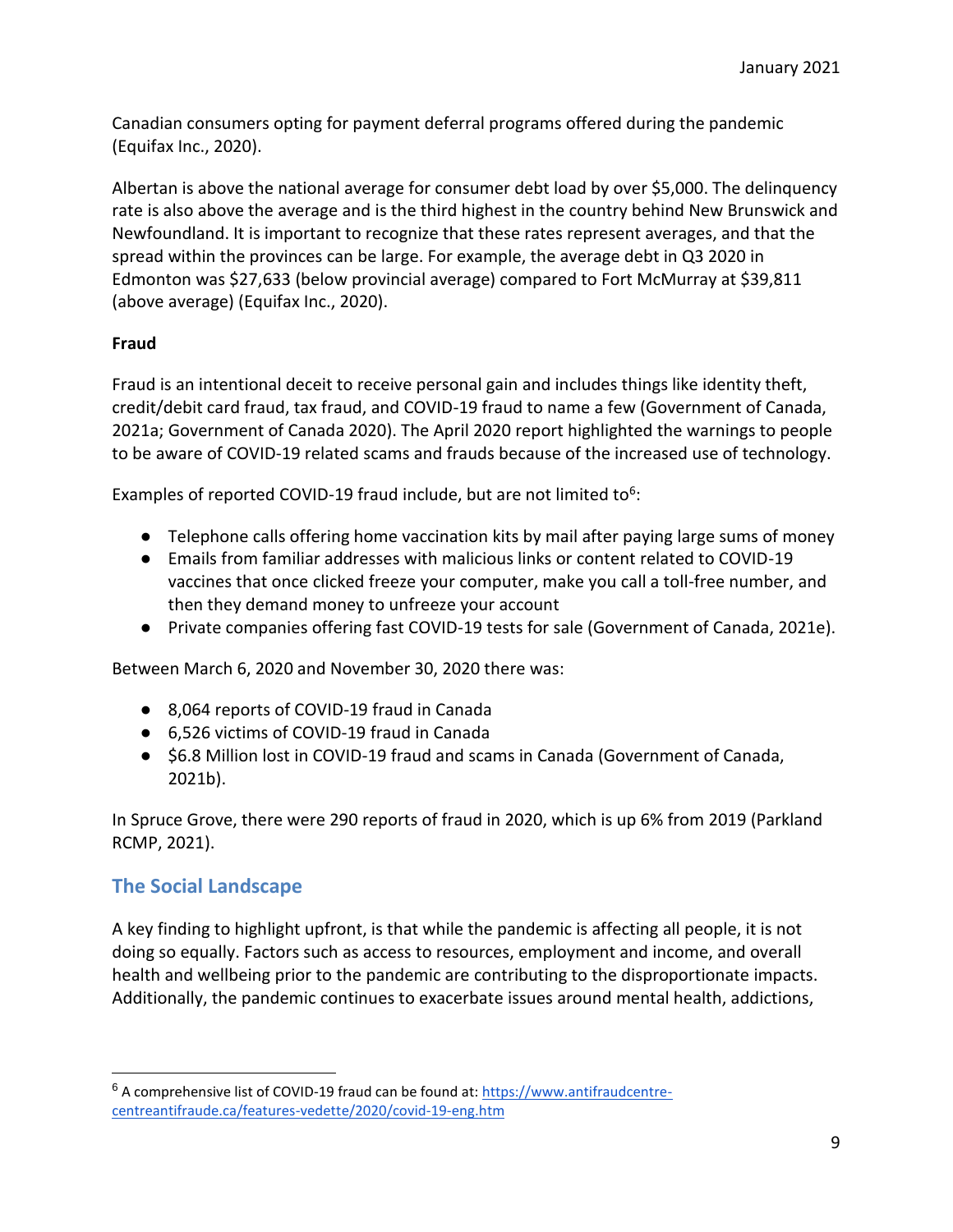suicide, and lack of trust in government. Spread of misinformation and rising COVID-19 cases are also straining the social landscape.

#### **Disproportionate Impacts on Certain Population Segments**

#### *Women*

The April 2020 report noted that COVID-19 is having a disproportionately negative impact on women because many jobs with higher levels of exposure also have a high ratio of female workers including health care, social work, or grocery stores. The Government of Canada also notes that women are disproportionately more likely to be diagnosed with COVID-19 and slightly more likely to die from COVID-19, partly reflecting the older age of diagnosed women in their GBA+ summary of Canada's COVID-19 Economic Response Plan (Government of Canada, 2021d).

In Alberta, the rate of infections between the sexes is 50% in females and 50% males (Government of Alberta, 2021b). Sex-disaggregated mortality data in Alberta is not publically available; however, the average age of death of COVID-19 patients in Alberta is 82 years old, and 62.4% of infections in those 80+ years old are female (Government of Alberta, 2021b). These trends are seen across Canada as well; 51.6% infections are in females, and of those that are 80+ years old, 66.1% are female (Government of Canada, 2021f). Globally, confirmed COVID-19 cases are distributed 50% in females and 50% in males too; however, males comprise a higher proportion of hospitalizations (54%), ICU admissions (68%), and deaths (58%) (Global Health 50/50, 2020).

#### *People Experiencing Homelessness*

The impacts of the COVID-19 pandemic on people experiencing homelessness remain the same as in previous reports although local actions to help people experiencing homelessness have adapted to respond. Shelters were determined to be an essential service early in the COVID-19 pandemic. Shelters are shared accommodations which increases the risk of transmitting the COVID-19 virus among individuals within the shelter. Alberta Health Services (2020) worked with communities to determine safe isolation spaces external to the shelters to decrease the spread of the virus. These isolation spaces need to be approved by the Medical Officer of Health and include the use of commercial spaces like hotels, motels and inns to isolate (Alberta Health Services, 2020).

## *Immigrants*

The April 2020 report highlighted that immigrants and newcomers from non-English speaking Countries to Canada could experience challenges with COVID-19 because of the language barrier. A recent study also highlighted that New Canadians are experiencing safety concerns linked with racism and discrimination. The Institute for Canadian Citizenship found that:

● 27% of new Canadians are worried about wearing a mask in public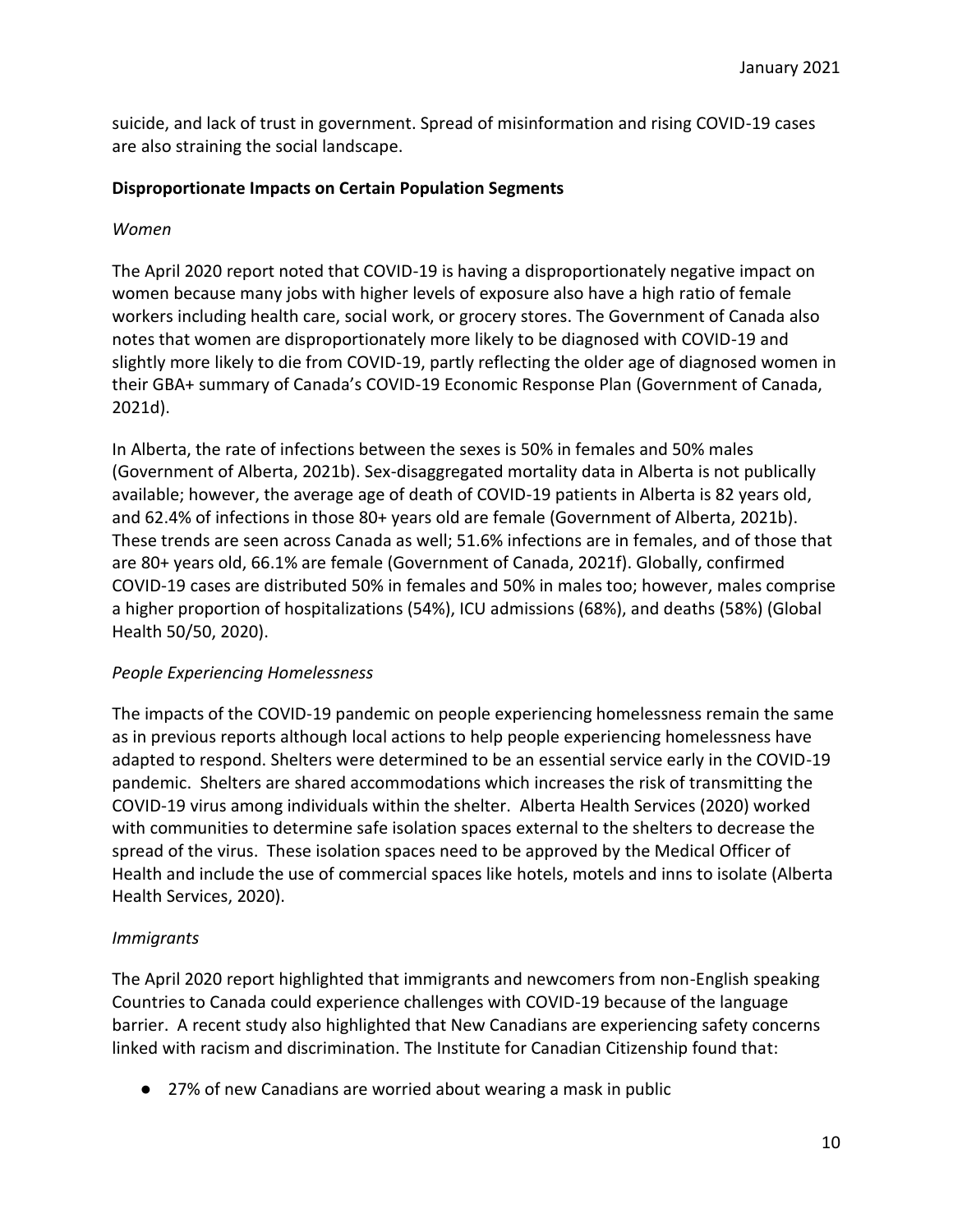● 63% of new Canadians are worried about taking public transit

A University of Alberta study found that 64% of Chinese-Canadians reported some level of disrespect during the pandemic and 43% said they had been directly intimidated or threatened (Mcmaster, 2020). Discrimination is taking place in person but also online (Statistics Canada, 2020b). Canadians experiencing discrimination have reported having a weaker sense of belonging in their community as well as less trust in institutions (Statistics Canada, 2020b).

In another survey completed by Statistics Canada (LaRochelle-Côté & Uppal, 2020) in April 2020, immigrants (12%) were almost twice as likely as Canadian born respondents (7%) to be worried about the possibility of domestic violence during the pandemic.

#### **Addictions**

As of the end of October, 2020, there have been 1,028 unintentional drug poisoning deaths across the province; 904 of these deaths were specifically from opioids, and 368 of these deaths occurred in the Edmonton zone. In July 2020, more opioid deaths were recorded than in any other month in Alberta's history. From August to October, 2020, opioid overdose deaths decreased by 33% but still remained higher than pre-pandemic levels (Mertz, 2020; Government of Alberta, 2020c).

In December, the [Alberta Substance Use Surveillance System](https://healthanalytics.alberta.ca/SASVisualAnalytics/?reportUri=%2Freports%2Freports%2F1bbb695d-14b1-4346-b66e-d401a40f53e6§ionIndex=0&sso_guest=true&reportViewOnly=true&reportContextBar=false&sas-welcome=false) tool went live. It is an online dashboard updated monthly with 14 tabs of searchable data related to substance use so that community agencies, primary care networks, and partners can have more data to help understand trends, create better measures to support recovery, and ultimately help to protect the lives of those struggling with substance use (Mertz, 2020).

#### **Suicide Rates**

The November 2020 report noted that Alberta has the highest suicide rate in Canada and that although suicide-related calls to crisis centers increased in 2020, preliminary data suggests that suicide deaths in 2020 are below average. Both 2019 and 2020 suicide data is still subject to change as medical investigations are finalized (Franklin, 2020). The full picture of how COVID-19 impacted suicide rates in Alberta will take a few years to be clear.

#### **Rising COVID-19 Cases**

As of January 18, 2021, all of Alberta continues to be under "enhanced" status where additional lockdown measures are in place. Spruce Grove has recorded 61 active cases and 2 deaths (Government of Alberta, 2021b).

The COVID-19 virus is mutating and the longer it takes to vaccinate people, the increased likelihood that a variant could emerge that eludes current tests, treatments, and vaccines (The Associated Press, 2021). Health officials are also concerned that changes in the virus could lead to reinfections of COVID-19. Although this is currently rare, there has been a confirmed case in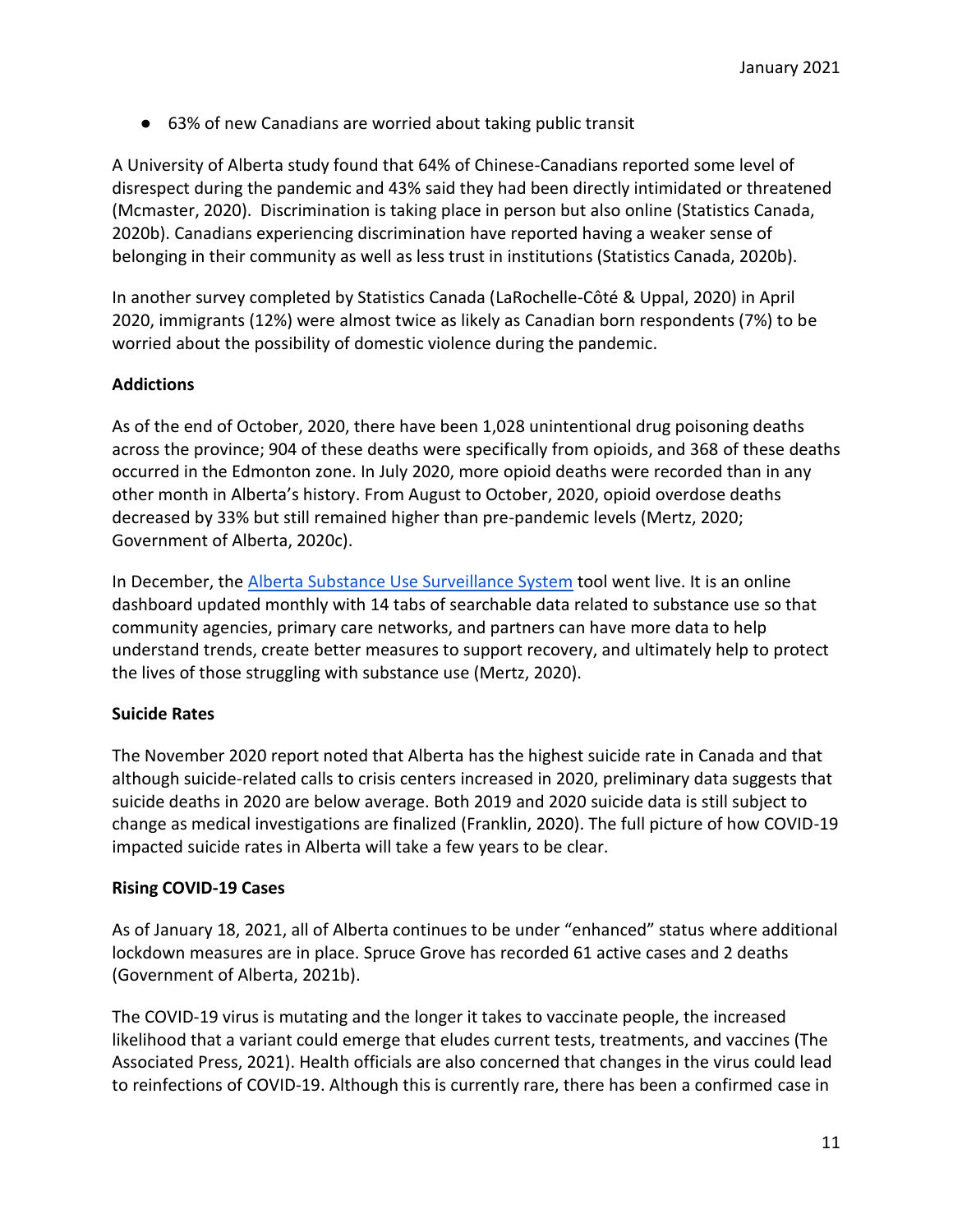Brazil of a person being infected a second time with a new variant of COVID-19 (The Associated Press, 2021).

The new variants of it are being detected in Alberta. As of January 12, 2021, there are 5 cases of the U.K. variant reported in Alberta (Boothby, 2021). On January 8, 2021, Canada's first case of the South African variant (estimated to be 70% more infectious than the common strain) was reported in an Alberta who had recently traveled (Franklin, 2021).

#### **Prevention Guidelines**

The newest prevention recommendation is to receive the COVID-19 vaccine when eligible to do so to prevent the spread (Government of Canada, 2021c). An estimated 72% of Canadians indicate that they will get the vaccine in 2021 (Leger, 2021). Vaccines have been distributed across Canada (Government of Canada, 2021c). Alberta is rolling out a phased immunization program<sup>7</sup>:

- Phase 1: December 2020 February 2021
	- Immunizations offered to key populations including: front line health care workers; long term care and supportive living residents and staff; seniors 75 years and over; and, First Nations, Métis and persons 65 years of age and over living in a First Nations community or Metis Settlement
- Phase 2: April September 2021
	- Continuation of targeting populations at risk; work to identify sequencing is underway and decisions are expected to be made in the coming weeks
- Phase 3: Fall 2021
	- Start of roll-out to the general public (Government of Alberta, 2021c)

## **Trust in Government and Spread of Misinformation**

According to a recent poll<sup>8</sup>, Albertans have the lowest satisfaction rates with their provincial government's pandemic measures; 69% of Albertans are dissatisfied. For reference, the second lowest satisfaction comes from Ontario with 40% of residents being dissatisfied (Leger, 2021). Evidence suggests that confidence in a government's ability to tackle a pandemic is linked to higher compliance with public health measures (Wright, Steptoe, & Fancourt, 2020). It is so significant that trust in government is one of the largest behavioural predictors of compliance during the pandemic, larger than other factors such as social isolation, loneliness, and mental health (Fancourt, 2021; Wright, Steptoe, & Fancourt, 2020). Compliance can be increased when there is trust and confidence in a government that assures its citizens that guidelines are effective and necessary (Van Bavel, et. al., 2020; Wright, Steptoe, & Fancourt, 2020). Additionally, research suggests that the longer the pandemic persists, the more that public trust

<sup>&</sup>lt;sup>7</sup> Timeline is subject to change based upon vaccine supply

<sup>&</sup>lt;sup>8</sup> Leger is the largest Canadian-owned polling and marketing research firm. Results are from a web survey of a representative sample of 1,506 Canadians over the age of 18 between the dates of December 30th, 2020 and January 3, 2021 (Leger, 2021).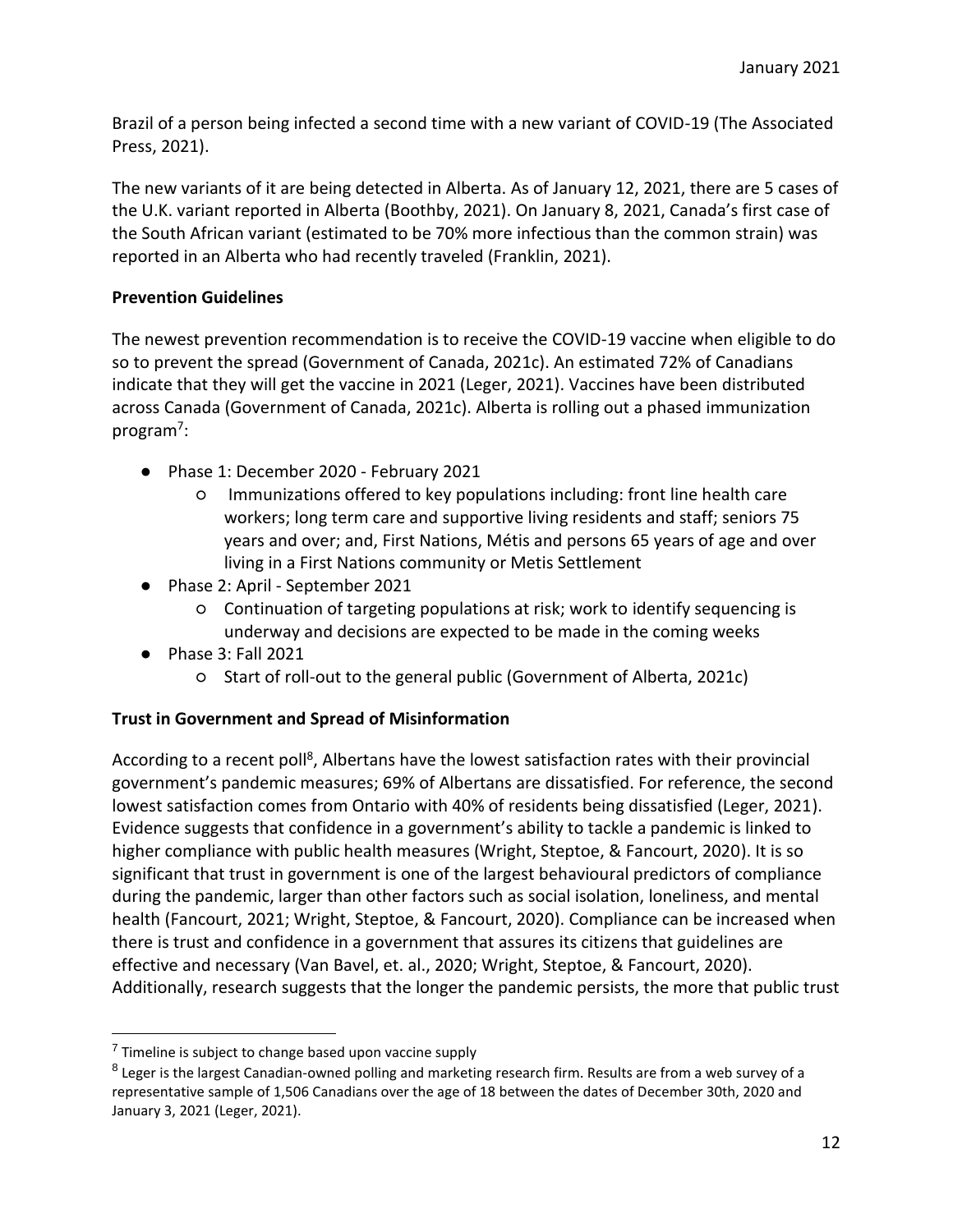in democracies and international organizations (e.g., the United Nations and NATO) are expected to suffer (Berthiaume, 2021).

Research has noted the spread of COVID-19 misinformation linked with other types of information on social media including: themes tying the pandemic to mistrust in government and media; conspiracy theories; and, beliefs questioning authority (Quinn, Fazel, and Peters, 2020). Belief in this information is related to non-adherence with pandemic health measures (Coroiu et. al., 2020).

#### **Non-profit Organizations**

The Alberta Nonprofit Network (ABNN) has completed three surveys about the impacts of the COVID-19 pandemic to the nonprofits in Alberta. The most recent ABNN report provides the results from a province-wide survey conducted between October 26, 2020 and November 6, 2020 and received a total of 500 responses<sup>9</sup> (ABNN, 2020)...

There were three trends identified by the ABNN's most recent survey:

- Staff mental health is a key concern
- Working in more complex environments with access to fewer resources, increased demand and lessening capacity
- Financial resources are integral to being able to deliver on their mission in the next 12 months (ABNN, 2020)

The top 3 operational challenges nonprofits reported facing are:

- Staff mental health
- Challenges accessing technology
- Challenges understanding Alberta Health operating guidelines (ABNN, 2020)

Another notable finding was that 74% of nonprofit organizations that completed the survey reported that their revenue has decreased over the course of the pandemic (ABNN, 2020).

#### **Domestic Violence**

In the April and June reports, there was limited local data about domestic violence in the trimunicipal region. The limited local data showed that there was no increase in reported incidents comparing April 2019 and April 2020. The Parkland Royal Canadian Mounted Police (RCMP) provided the annual data for 2020 and qualitative data about some of the barriers being faced in the tri-municipal region. In 2019, the Parkland RCMP had 1555 calls for domestic violence and 394 calls for domestic violence with charges. In 2020, the total calls for domestic

 $9$  As the context for nonprofit organizations is constantly changing, the survey responses are not intended to be representative of the entire sector or region. The organizations that responded to the survey are connected to the ABNN which could skew the data received (ABNN, 2020).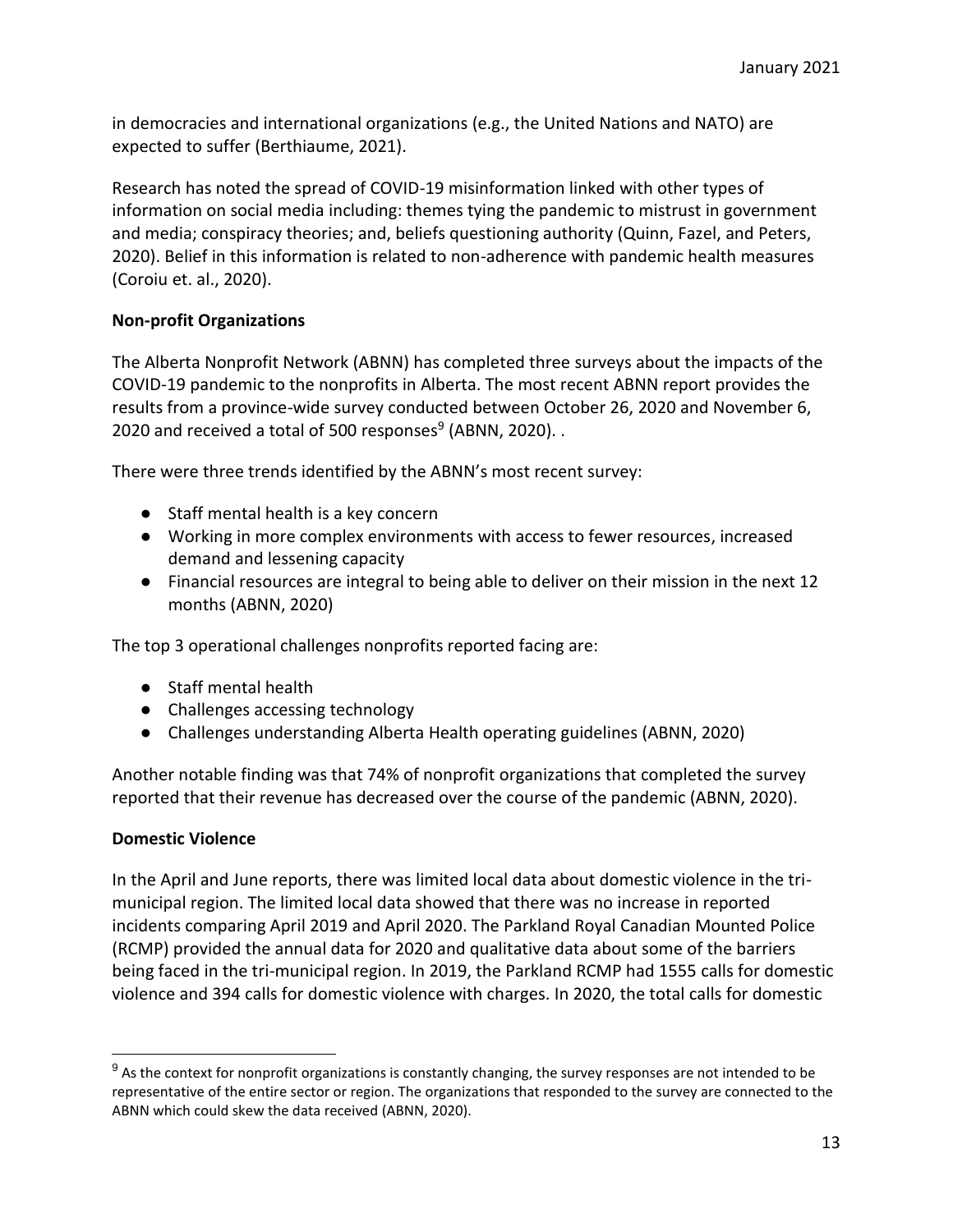violence increased to 1697 calls, approximately 9%. The domestic violence calls with charges decreased to 321 calls (Internal Communication, January 2021).

#### **Emerging Local Data**

#### *211*

There are two tools used locally by service providers and residents to connect with the resource they need: 211 and Helpseeker.

211 is a free service that helps Albertans connect with the right resource via phone, text, and online chat.

- In Dec. 2020 there were 44 contacts with 211 from Spruce Grove residents
- 14/44 (32%) were COVID-19 related contacts
- 15 referrals were made by 211
- From the 14 contacts that were COVID-19 related, 82 needs were identified
	- 37/82 (45%)needs were categorized as Organizational/Community/International **Services**
	- 12/82 (15%) needs were categorized as Income Support and Education (211 Alberta, 2020).

#### *Helpseeker*

Helpseeker is a web and mobile-based app to help connect individuals to the correct resource (Helpseeker, 2020). In December 2020 the top 5 categories searched in Spruce Grove were:

- COVID-19
- Suicide
- Domestic Violence
- Human Trafficking
- Advocacy Help

#### *Spruce Grove FCSS Data*

In 2020, the FCSS Case Management Program supported 162 clients, including 89 new assessments. The top three presenting issues at assessment were:

- Financial
- Mental Health
- Housing

The Regional Housing Program launched on September 8, 2020. Of the 29 new assessments, 7 clients have been successfully supported to find new housing, 10 clients have been successfully supported to prevent housing breakdown, and the remaining clients are either still working with the coordinator, have resolved their own issue, or have lost contact.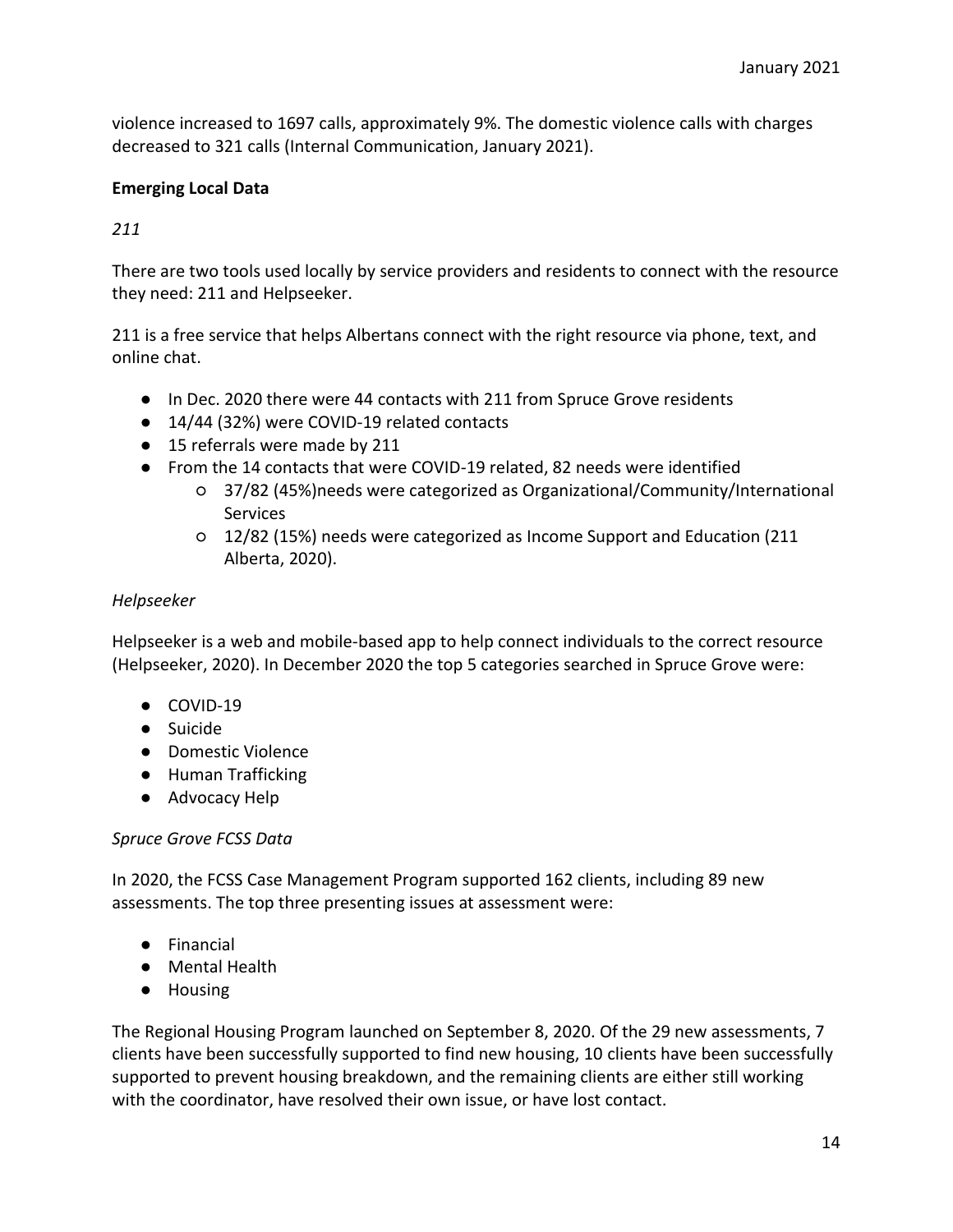Spruce Grove FCSS had a total of 3,242 points of contact in 2020 through: phone, walk-in's, email, voicemail follow-ups; multiple contacts with the same individuals; and, those seeking assistance through FCSS programs and services. The primary presenting issues were for tax support, counselling, financial, and housing/homeless (S. Tunney, personal communication, January 21, 2021).

#### **Schools**

As of January 18, 2020, across Alberta there is one school with an outbreak of 10+ cases, 3 schools with outbreaks of 5-9 cases, 60 schools under "alerts" with 2-4 cases, and the remainder are considered "open" (Government of Alberta, 2021d). In Spruce Grove, all schools are open without any reported outbreaks.

# **Social Policy Responses to COVID-19**

The social policy response is viewed from a holistic frame that includes formal policy and legislation changes, practices, and activities specifically targeted to address social factors that are being exacerbated by the COVID-19 pandemic. It includes financial supports, public safety measures, and paradigm-shifting policies that are receiving renewed interest as they could contribute to recovery efforts and alleviating stressors Canadians are experiencing.

#### **Alberta Social Policy Response**

#### *Face Coverings*

The Government of Alberta made masks mandatory in all indoor public spaces and workplaces on Dec. 8, 2020 (Government of Alberta, 2020e). This supersedes municipal bylaws that were in place including the City of Spruce Grove's Temporary Mandatory Face Coverings Bylaw (bylaw # C-1128-20).

#### *Restrictions*

In response to rising COVID-19 case numbers and strain on the healthcare system, the provincial government declared a State of Public Health Emergency and announced new, aggressive restrictions on December 8, 2020 to slow the spread of the virus (Romero, 2020; Government of Alberta, 2021e). All indoor and outdoor social gatherings were prohibited (with enforceable fines of \$1,000); businesses were either closed, restricted to curbside or deliveries, or reduced to 15% occupancy capacity; work from home became mandatory for those able to do so; and, masks were made mandatory across the province (Romero, 2020; Government of Alberta, 2021e). As of January 18, outdoor gatherings up to 10 people are permitted and personal and wellness services can open by appointment; the other restrictions remain in place (Government of Alberta, 2021e).

#### *Grants*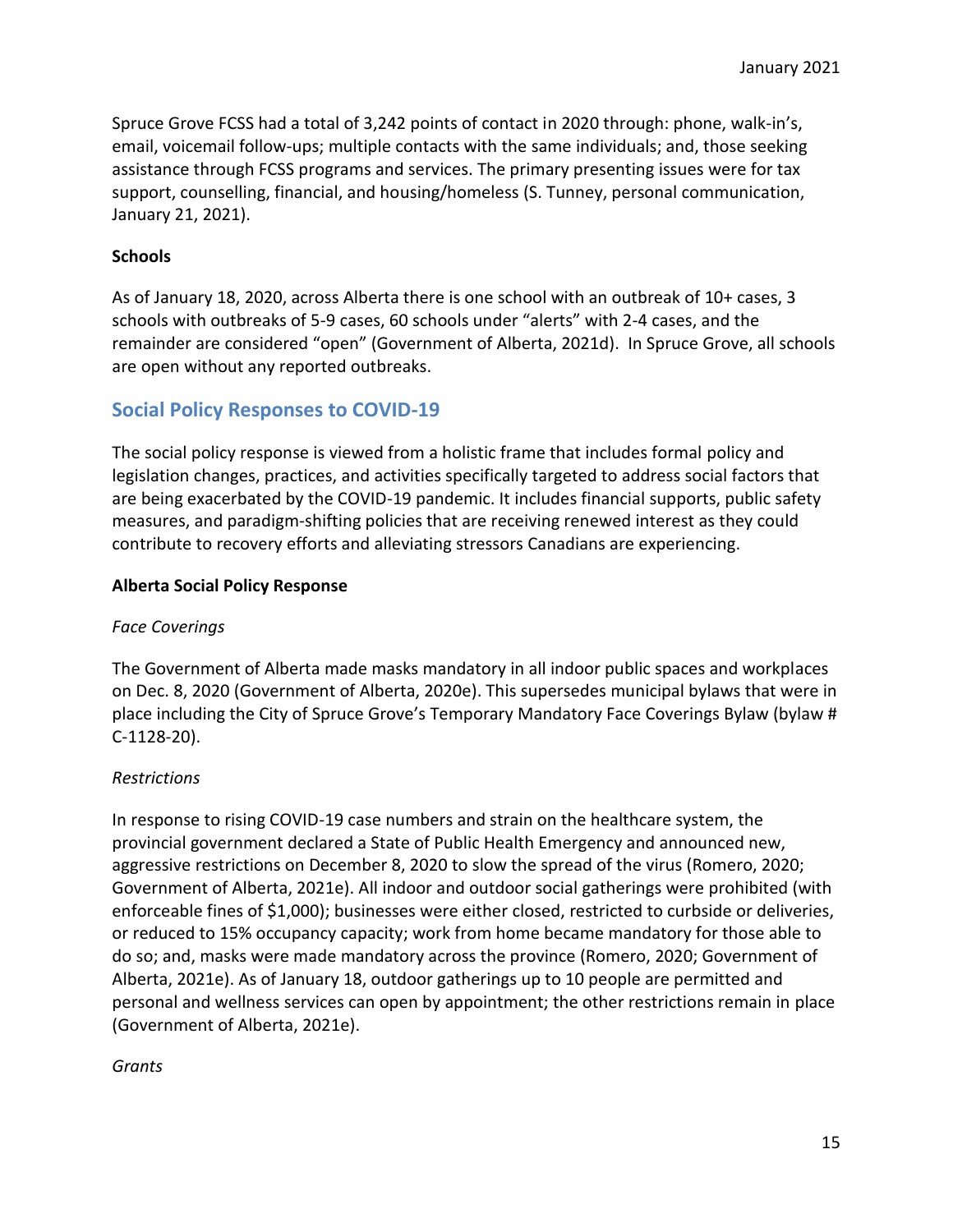The provincial government has launched the Small and Medium Enterprise Relaunch Grant to provide financial assistance to businesses, cooperatives, and nonprofits that were ordered to close or reduce their operations because of COVID-19 and experienced a revenue reduction of at least 30% (Government of Alberta, 2021f). Up to \$20,000 per applicant is available to help offset a portion of the health measures or relaunch costs which could include:

- physical barriers
- purchasing personal protective equipment and disinfecting supplies
- paying rent and employee wages
- replacing inventory and more (Government of Alberta, 2021f)

The Civil Society Fund has allocated \$7 million in one-time funding to support pandemic recovery efforts. Eligible applicants include: nonprofit and voluntary organizations, registered charities, informal groups or movements pursuing shared interests or values and private-sector organizations and individuals pursuing social good (Government of Alberta, 2020e).

#### **Federal Policy Response**

#### *Economic Response Plan*

The Federal Government introduced Canada's COVID-19 Economic Response Plan to support Canadians and businesses facing challenges as a result of the pandemic. Funding streams are available to individuals, businesses, sectors, organizations helping Canadians, and the provinces and territories. Approximately \$23.2 billion, or 10% of the value of the Economic Response Plan measures, is being split between: students, seniors, families, women, children, homelessness, disabled persons, food insecure households, vulnerable Canadians, and entrepreneurs (Government of Canada, 2021d). For a full list funding amounts and allocations, see [Canada's](https://www.canada.ca/en/department-finance/economic-response-plan.html#shr-pg-pnlShrPg)  [COVID-19 Economic Response Plan](https://www.canada.ca/en/department-finance/economic-response-plan.html#shr-pg-pnlShrPg) website.

# **Conclusion**

This report has explored all previous topics included in the April, June, and November 2020 Social Effects of COVID-19 reports and provided updated information. This report aims to equip local decision makers with consolidated information about how the social landscape in Spruce Grove has been affected by the pandemic so that community support through this crisis and during recovery can align with the current context. Additional questions and research requests pertaining to the social effects of the pandemic can be emailed to the Social Planning Unit.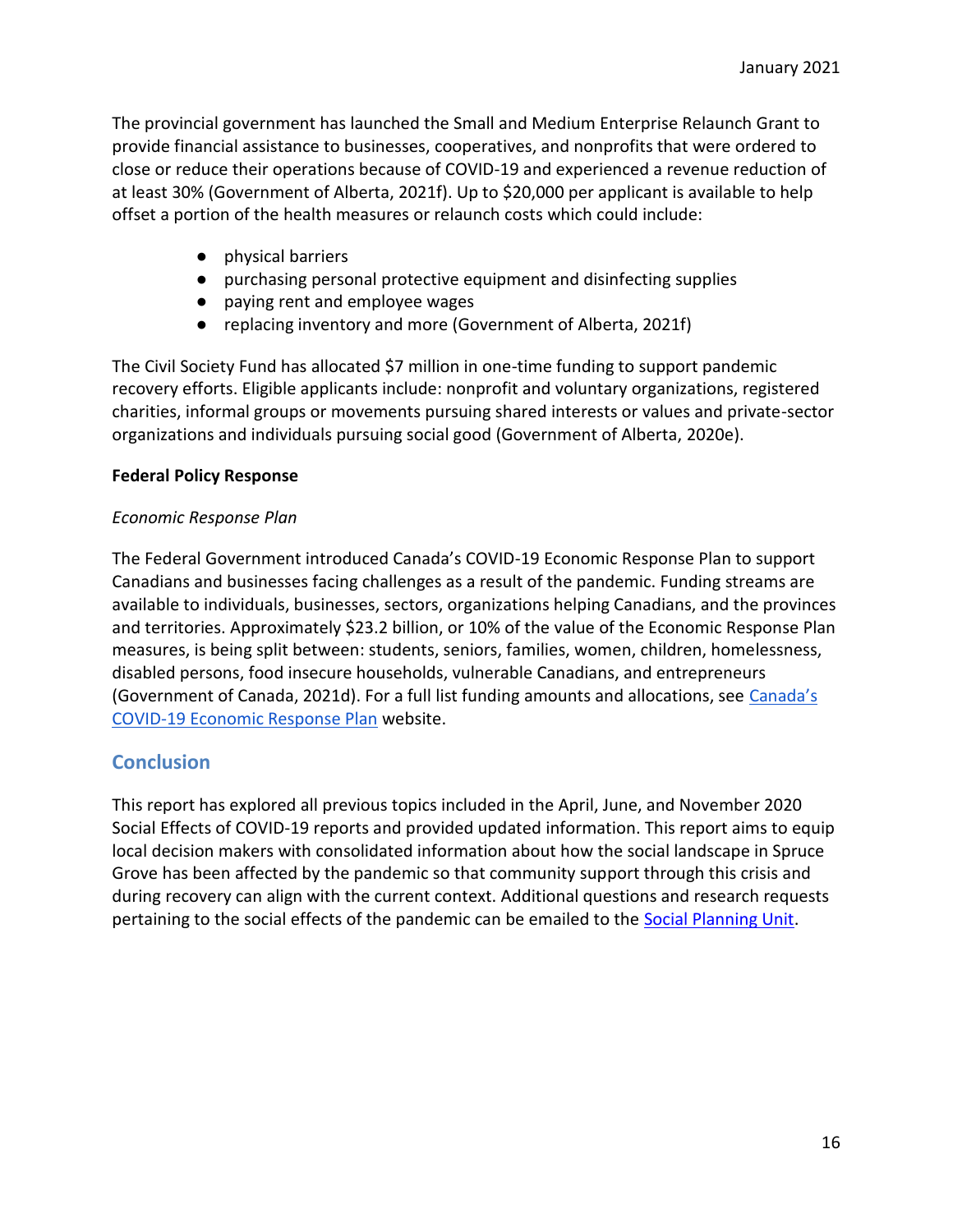### **References**

- 211 Alberta. (2020). 211 Data for System Navigation and Planning. [https://ab.211.ca/how-we](https://ab.211.ca/how-we-help/211-data/)[help/211-data/](https://ab.211.ca/how-we-help/211-data/)
- Alberta Health Services. (2020, July 6). Shelter Guidance: Preventing, controlling, and managing COVID-19. [https://www.albertahealthservices.ca/assets/info/ppih/if-ppih-covid-19](https://www.albertahealthservices.ca/assets/info/ppih/if-ppih-covid-19-outbreak-shelter.pdf) [outbreak-shelter.pdf](https://www.albertahealthservices.ca/assets/info/ppih/if-ppih-covid-19-outbreak-shelter.pdf)
- Alberta Nonprofit Network. (2020, November). Pulse check results on the impact of COVID-19 on Alberta's nonprofit & voluntary organizations. [https://albertanonprofits.ca/resources/Documents/ABNN%20Pulse%20Check%20Repor](https://albertanonprofits.ca/resources/Documents/ABNN%20Pulse%20Check%20Report_November%202020.pdf) [t\\_November%202020.pdf](https://albertanonprofits.ca/resources/Documents/ABNN%20Pulse%20Check%20Report_November%202020.pdf)
- Berthiaume, L. (2021, January 6). Long pandemic could add to extremism, decline in democracy: Defence Department report. *The Canadian Press.*  <https://www.cbc.ca/news/politics/dnd-defence-report-extremism-pandemic-1.5862945>
- Boothyby, L. (2021, January 13). Record COVID-19 deaths; Alberta extends vaccine timeline for second dose to 42 days. [https://edmontonjournal.com/news/local-news/covid-19](https://edmontonjournal.com/news/local-news/covid-19-january-12-2020-dr-hinshaw) [january-12-2020-dr-hinshaw](https://edmontonjournal.com/news/local-news/covid-19-january-12-2020-dr-hinshaw)
- Canada NewsWire. (2020, June 23). Poll shows the impact of discrimination on Canadian immigrants amid COVID-19. [https://www.newswire.ca/news-releases/poll-shows-the](https://www.newswire.ca/news-releases/poll-shows-the-impact-of-discrimination-on-canadian-immigrants-amid-covid-19-848855621.html)[impact-of-discrimination-on-canadian-immigrants-amid-covid-19-848855621.html](https://www.newswire.ca/news-releases/poll-shows-the-impact-of-discrimination-on-canadian-immigrants-amid-covid-19-848855621.html)
- City of Spruce Grove. (2017, December). Spruce Grove Labour Market Profile. <https://www.sprucegrove.org/media/2732/trimunprofilesgfinal-june-15.pdf>
- City of Spruce Grove. (2020). Social Effects of COVID-19 Spruce Grove Report November 2020. [https://www.sprucegrove.org/media/4357/social-effects-of-covid-19-november-2020](https://www.sprucegrove.org/media/4357/social-effects-of-covid-19-november-2020-o.pdf) [o.pdf](https://www.sprucegrove.org/media/4357/social-effects-of-covid-19-november-2020-o.pdf)
- City of Spruce Grove. (2021a). Recovery framework to address impacts of COVID-19. [https://www.sprucegrove.org/services/emergency-protective-services/the-city-s](https://www.sprucegrove.org/services/emergency-protective-services/the-city-s-response-to-covid-19/recovery-framework-to-address-impacts-of-covid-19/)[response-to-covid-19/recovery-framework-to-address-impacts-of-covid-19/](https://www.sprucegrove.org/services/emergency-protective-services/the-city-s-response-to-covid-19/recovery-framework-to-address-impacts-of-covid-19/)
- City of Spruce Grove. (2021b). Face coverings and masks. [https://www.sprucegrove.org/services/emergency-protective-services/the-city-s](https://www.sprucegrove.org/services/emergency-protective-services/the-city-s-response-to-covid-19/face-coverings-and-masks/)[response-to-covid-19/face-coverings-and-masks/](https://www.sprucegrove.org/services/emergency-protective-services/the-city-s-response-to-covid-19/face-coverings-and-masks/)
- City of Spruce Grove. (2021c). Groups invited to apply for Community Recovery Grant deadline is Sept. 18. [https://www.sprucegrove.org/government/news/groups-invited-to-apply](https://www.sprucegrove.org/government/news/groups-invited-to-apply-for-community-recovery-grant-deadline-is-sept-18/)[for-community-recovery-grant-deadline-is-sept-18/](https://www.sprucegrove.org/government/news/groups-invited-to-apply-for-community-recovery-grant-deadline-is-sept-18/)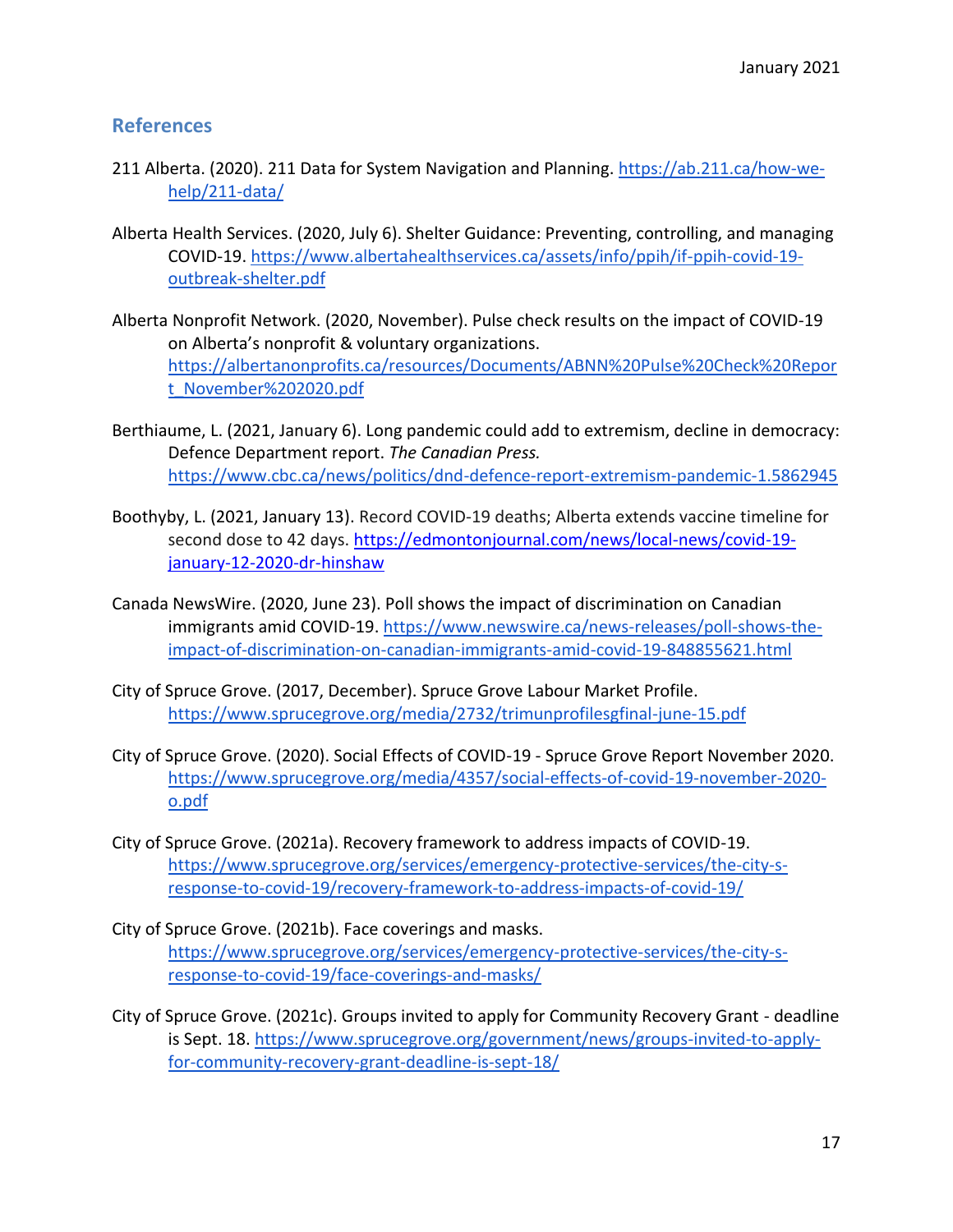- City of Spruce Grove Economic and Business Development. (2021). Spruce Grove Demographics[. https://www.investsprucegrove.ca/data-centre/demographics](https://www.investsprucegrove.ca/data-centre/demographics)
- Coroiu, A., Moran, C., Campbell, T., & Geller, A. C. (2020). Barriers and facilitators of adherence to social distancing recommendations during COVID-19 among a large international sample of adults. *PloS one*, *15*(10), e0239795.

Equifax Inc. (2020, November 30). Total outstanding consumer debt tops \$2 trillion: Demand for new credit intensified despite COVID-19 concerns. [https://www.consumer.equifax.ca/about-equifax/press-releases/-/blogs/total](https://www.consumer.equifax.ca/about-equifax/press-releases/-/blogs/total-outstanding-consumer-debt-tops-2-trillion?_com_liferay_blogs_web_portlet_BlogsPortlet_redirect=https%3A%2F%2Fwww.consumer.equifax.ca%2Fabout-equifax%2Fpress-releases%3Fp_p_id%3Dcom_liferay_blogs_web_portlet_BlogsPortlet%26p_p_lifecycle%3D0%26p_p_state%3Dnormal%26p_p_mode%3Dview%26_com_liferay_blogs_web_portlet_BlogsPortlet_cur%3D1%26_com_liferay_blogs_web_portlet_BlogsPortlet_delta%3D20)[outstanding-consumer-debt-tops-2](https://www.consumer.equifax.ca/about-equifax/press-releases/-/blogs/total-outstanding-consumer-debt-tops-2-trillion?_com_liferay_blogs_web_portlet_BlogsPortlet_redirect=https%3A%2F%2Fwww.consumer.equifax.ca%2Fabout-equifax%2Fpress-releases%3Fp_p_id%3Dcom_liferay_blogs_web_portlet_BlogsPortlet%26p_p_lifecycle%3D0%26p_p_state%3Dnormal%26p_p_mode%3Dview%26_com_liferay_blogs_web_portlet_BlogsPortlet_cur%3D1%26_com_liferay_blogs_web_portlet_BlogsPortlet_delta%3D20) trillion? com\_liferay\_blogs\_web\_portlet\_BlogsPortlet\_redirect=https%3A%2F%2Fwww. [consumer.equifax.ca%2Fabout-equifax%2Fpress](https://www.consumer.equifax.ca/about-equifax/press-releases/-/blogs/total-outstanding-consumer-debt-tops-2-trillion?_com_liferay_blogs_web_portlet_BlogsPortlet_redirect=https%3A%2F%2Fwww.consumer.equifax.ca%2Fabout-equifax%2Fpress-releases%3Fp_p_id%3Dcom_liferay_blogs_web_portlet_BlogsPortlet%26p_p_lifecycle%3D0%26p_p_state%3Dnormal%26p_p_mode%3Dview%26_com_liferay_blogs_web_portlet_BlogsPortlet_cur%3D1%26_com_liferay_blogs_web_portlet_BlogsPortlet_delta%3D20)[releases%3Fp\\_p\\_id%3Dcom\\_liferay\\_blogs\\_web\\_portlet\\_BlogsPortlet%26p\\_p\\_lifecycle%](https://www.consumer.equifax.ca/about-equifax/press-releases/-/blogs/total-outstanding-consumer-debt-tops-2-trillion?_com_liferay_blogs_web_portlet_BlogsPortlet_redirect=https%3A%2F%2Fwww.consumer.equifax.ca%2Fabout-equifax%2Fpress-releases%3Fp_p_id%3Dcom_liferay_blogs_web_portlet_BlogsPortlet%26p_p_lifecycle%3D0%26p_p_state%3Dnormal%26p_p_mode%3Dview%26_com_liferay_blogs_web_portlet_BlogsPortlet_cur%3D1%26_com_liferay_blogs_web_portlet_BlogsPortlet_delta%3D20) [3D0%26p\\_p\\_state%3Dnormal%26p\\_p\\_mode%3Dview%26\\_com\\_liferay\\_blogs\\_web\\_por](https://www.consumer.equifax.ca/about-equifax/press-releases/-/blogs/total-outstanding-consumer-debt-tops-2-trillion?_com_liferay_blogs_web_portlet_BlogsPortlet_redirect=https%3A%2F%2Fwww.consumer.equifax.ca%2Fabout-equifax%2Fpress-releases%3Fp_p_id%3Dcom_liferay_blogs_web_portlet_BlogsPortlet%26p_p_lifecycle%3D0%26p_p_state%3Dnormal%26p_p_mode%3Dview%26_com_liferay_blogs_web_portlet_BlogsPortlet_cur%3D1%26_com_liferay_blogs_web_portlet_BlogsPortlet_delta%3D20) [tlet\\_BlogsPortlet\\_cur%3D1%26\\_com\\_liferay\\_blogs\\_web\\_portlet\\_BlogsPortlet\\_delta%3](https://www.consumer.equifax.ca/about-equifax/press-releases/-/blogs/total-outstanding-consumer-debt-tops-2-trillion?_com_liferay_blogs_web_portlet_BlogsPortlet_redirect=https%3A%2F%2Fwww.consumer.equifax.ca%2Fabout-equifax%2Fpress-releases%3Fp_p_id%3Dcom_liferay_blogs_web_portlet_BlogsPortlet%26p_p_lifecycle%3D0%26p_p_state%3Dnormal%26p_p_mode%3Dview%26_com_liferay_blogs_web_portlet_BlogsPortlet_cur%3D1%26_com_liferay_blogs_web_portlet_BlogsPortlet_delta%3D20) [D20](https://www.consumer.equifax.ca/about-equifax/press-releases/-/blogs/total-outstanding-consumer-debt-tops-2-trillion?_com_liferay_blogs_web_portlet_BlogsPortlet_redirect=https%3A%2F%2Fwww.consumer.equifax.ca%2Fabout-equifax%2Fpress-releases%3Fp_p_id%3Dcom_liferay_blogs_web_portlet_BlogsPortlet%26p_p_lifecycle%3D0%26p_p_state%3Dnormal%26p_p_mode%3Dview%26_com_liferay_blogs_web_portlet_BlogsPortlet_cur%3D1%26_com_liferay_blogs_web_portlet_BlogsPortlet_delta%3D20)

- Fancourt, D. (2021, January 2). People started breaking Covid rules when they saw those with privilege ignore them. *The Guardian.*  [https://www.theguardian.com/commentisfree/2021/jan/02/follow-covid-restrictions](https://www.theguardian.com/commentisfree/2021/jan/02/follow-covid-restrictions-break-rules-compliance)[break-rules-compliance](https://www.theguardian.com/commentisfree/2021/jan/02/follow-covid-restrictions-break-rules-compliance)
- Fancourt, D., Steptoe, A., & Wright, L. (2020). The Cummings effect: politics, trust, and behaviours during the COVID-19 pandemic. *The Lancet*, *396*(10249), 464-465.
- Franklin, M. (2020, December 11). Suicide deaths in Alberta in 2020 fewer than what was recorded last year. *CTV News Calgary*. [https://calgary.ctvnews.ca/suicide-deaths-in](https://calgary.ctvnews.ca/suicide-deaths-in-alberta-in-2020-fewer-than-what-was-recorded-last-year-1.5228242)[alberta-in-2020-fewer-than-what-was-recorded-last-year-1.5228242](https://calgary.ctvnews.ca/suicide-deaths-in-alberta-in-2020-fewer-than-what-was-recorded-last-year-1.5228242)
- Franklin, M. (2021, January 8). COVID-19 variant from South Africa found in Alberta. [https://calgary.ctvnews.ca/covid-19-variant-from-south-africa-found-in-alberta-](https://calgary.ctvnews.ca/covid-19-variant-from-south-africa-found-in-alberta-1.5259974)[1.5259974](https://calgary.ctvnews.ca/covid-19-variant-from-south-africa-found-in-alberta-1.5259974)
- Global Health 50/50. (2020, December). The COVID-19 Sex-Disaggregated Data Tracker December Update Report. [https://globalhealth5050.org/wp](https://globalhealth5050.org/wp-content/uploads/December-2020-The-COVID-19-Sex-Disaggregated-Data-Tracker-Update.pdf)[content/uploads/December-2020-The-COVID-19-Sex-Disaggregated-Data-Tracker-](https://globalhealth5050.org/wp-content/uploads/December-2020-The-COVID-19-Sex-Disaggregated-Data-Tracker-Update.pdf)[Update.pdf](https://globalhealth5050.org/wp-content/uploads/December-2020-The-COVID-19-Sex-Disaggregated-Data-Tracker-Update.pdf)
- Government of Alberta. (2020a). Alberta non-profit listing. <https://open.alberta.ca/opendata/alberta-non-profit-listing>

Government of Alberta. (2020b). 2020-21 Mid-year Fiscal Update and Economic Statement. [https://open.alberta.ca/dataset/9c81a5a7-cdf1-49ad-a923-](https://open.alberta.ca/dataset/9c81a5a7-cdf1-49ad-a923-d1ecb42944e4/resource/b778a0d7-7828-42cf-9bbb-69c9be3dfce6/download/2020-21-mid-year-fiscal-update-and-economic-statement.pdf)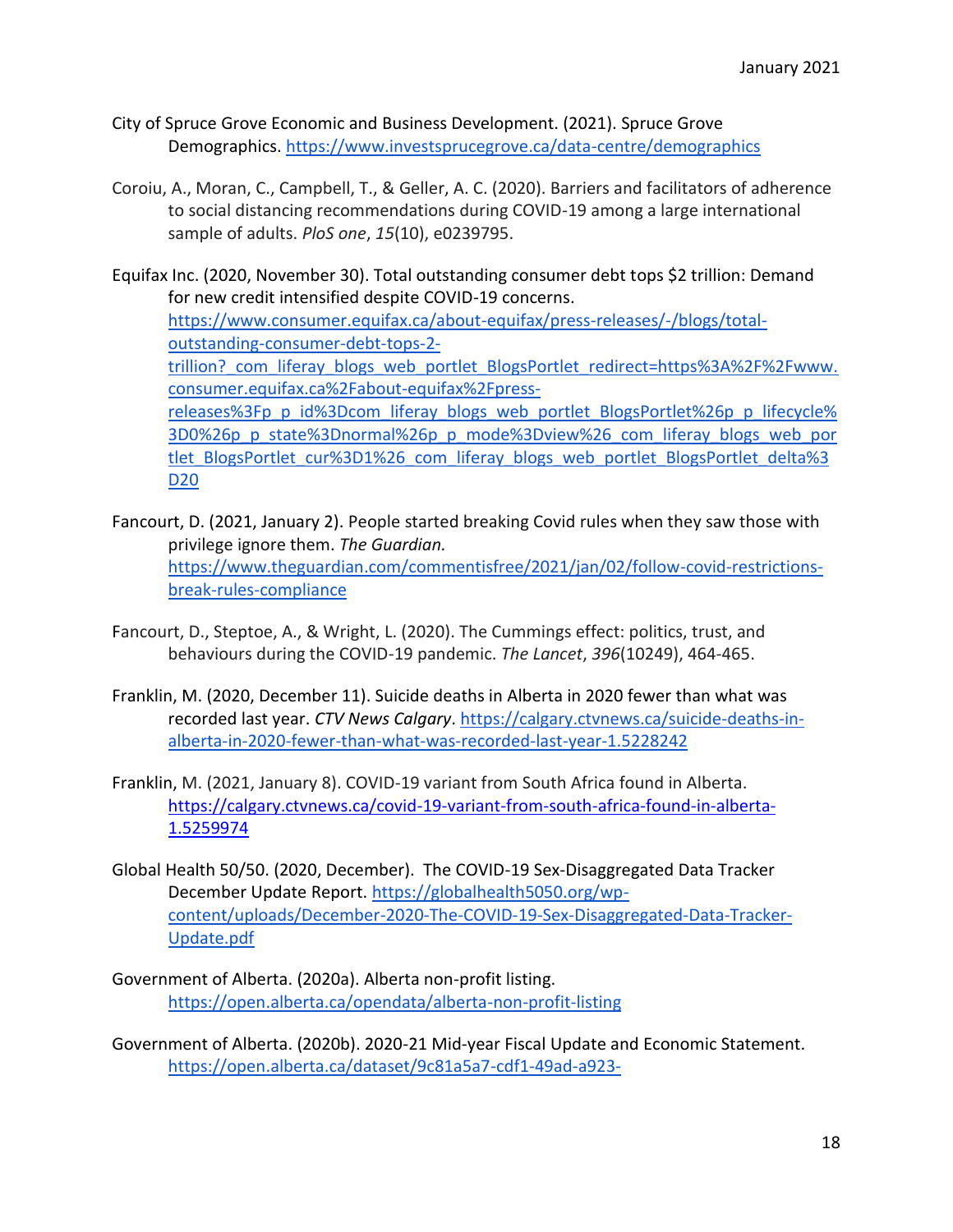[d1ecb42944e4/resource/b778a0d7-7828-42cf-9bbb-69c9be3dfce6/download/2020-21](https://open.alberta.ca/dataset/9c81a5a7-cdf1-49ad-a923-d1ecb42944e4/resource/b778a0d7-7828-42cf-9bbb-69c9be3dfce6/download/2020-21-mid-year-fiscal-update-and-economic-statement.pdf) [mid-year-fiscal-update-and-economic-statement.pdf](https://open.alberta.ca/dataset/9c81a5a7-cdf1-49ad-a923-d1ecb42944e4/resource/b778a0d7-7828-42cf-9bbb-69c9be3dfce6/download/2020-21-mid-year-fiscal-update-and-economic-statement.pdf) 

Government of Alberta. (2020c). Alberta substance use surveillance system.

[https://healthanalytics.alberta.ca/SASVisualAnalytics/?reportUri=%2Freports%2Freports](https://healthanalytics.alberta.ca/SASVisualAnalytics/?reportUri=%2Freports%2Freports%2F1bbb695d-14b1-4346-b66e-d401a40f53e6§ionIndex=0&sso_guest=true&reportViewOnly=true&reportContextBar=false&sas-welcome=false) [%2F1bbb695d-14b1-4346-b66e](https://healthanalytics.alberta.ca/SASVisualAnalytics/?reportUri=%2Freports%2Freports%2F1bbb695d-14b1-4346-b66e-d401a40f53e6§ionIndex=0&sso_guest=true&reportViewOnly=true&reportContextBar=false&sas-welcome=false)[d401a40f53e6&sectionIndex=0&sso\\_guest=true&reportViewOnly=true&reportContextB](https://healthanalytics.alberta.ca/SASVisualAnalytics/?reportUri=%2Freports%2Freports%2F1bbb695d-14b1-4346-b66e-d401a40f53e6§ionIndex=0&sso_guest=true&reportViewOnly=true&reportContextBar=false&sas-welcome=false) [ar=false&sas-welcome=false](https://healthanalytics.alberta.ca/SASVisualAnalytics/?reportUri=%2Freports%2Freports%2F1bbb695d-14b1-4346-b66e-d401a40f53e6§ionIndex=0&sso_guest=true&reportViewOnly=true&reportContextBar=false&sas-welcome=false)

Government of Alberta. (2020d). Alberta's Relaunch Strategy. [https://www.alberta.ca/alberta](https://www.alberta.ca/alberta-relaunch-strategy.aspx)[relaunch-strategy.aspx](https://www.alberta.ca/alberta-relaunch-strategy.aspx)

- Government of Alberta. (2020e). Civil society fund. [https://www.alberta.ca/civil-society](https://www.alberta.ca/civil-society-fund.aspx)[fund.aspx](https://www.alberta.ca/civil-society-fund.aspx)
- Government of Alberta. (2021a). Unemployment rate[.](https://economicdashboard.alberta.ca/Unemployment) <https://economicdashboard.alberta.ca/Unemployment>
- Government of Alberta. (2021b). COVID-19 Alberta statistics. <https://www.alberta.ca/stats/covid-19-alberta-statistics.htm>
- Government of Alberta. (2021c). COVID-19 vaccine distribution. [https://www.alberta.ca/covid19-vaccine.aspx?](https://www.alberta.ca/covid19-vaccine.aspx)
- Government of Alberta. (2021d). COVID-19 school status map. <https://www.alberta.ca/schools/covid-19-school-status-map.htm>
- Government of Alberta. (2021e). Stronger public health measures. [https://www.alberta.ca/enhanced-public-health](https://www.alberta.ca/enhanced-public-health-measures.aspx?utm_source=google&utm_medium=sem&utm_campaign=Covid19&utm_term=newmeasures&utm_content=nov24&gclid=EAIaIQobChMI5dq5zrqw7QIVEj6tBh1SKgYUEAAYASAAEgIhXPD_BwE)[measures.aspx?utm\\_source=google&utm\\_medium=sem&utm\\_campaign=Covid19&utm](https://www.alberta.ca/enhanced-public-health-measures.aspx?utm_source=google&utm_medium=sem&utm_campaign=Covid19&utm_term=newmeasures&utm_content=nov24&gclid=EAIaIQobChMI5dq5zrqw7QIVEj6tBh1SKgYUEAAYASAAEgIhXPD_BwE) [\\_term=newmeasures&utm\\_content=nov24&gclid=EAIaIQobChMI5dq5zrqw7QIVEj6tBh1](https://www.alberta.ca/enhanced-public-health-measures.aspx?utm_source=google&utm_medium=sem&utm_campaign=Covid19&utm_term=newmeasures&utm_content=nov24&gclid=EAIaIQobChMI5dq5zrqw7QIVEj6tBh1SKgYUEAAYASAAEgIhXPD_BwE) [SKgYUEAAYASAAEgIhXPD\\_BwE](https://www.alberta.ca/enhanced-public-health-measures.aspx?utm_source=google&utm_medium=sem&utm_campaign=Covid19&utm_term=newmeasures&utm_content=nov24&gclid=EAIaIQobChMI5dq5zrqw7QIVEj6tBh1SKgYUEAAYASAAEgIhXPD_BwE)
- Government of Alberta. (2021f). Small and Medium Enterprise Relaunch Grant. <https://www.alberta.ca/sme-relaunch-grant.aspx>
- Government of Canada. (2020). Protection from frauds and scams. <https://www.canada.ca/en/services/finance/fraud.html>
- Government of Canada. (2021a). Justice Laws Website. [https://laws](https://laws-lois.justice.gc.ca/eng/acts/c-46/section-380.html)[lois.justice.gc.ca/eng/acts/c-46/section-380.html](https://laws-lois.justice.gc.ca/eng/acts/c-46/section-380.html)

Government of Canada. (2021b). Canadian anti-fraud centre. [https://www.antifraudcentre](https://www.antifraudcentre-centreantifraude.ca/index-eng.htm)[centreantifraude.ca/index-eng.htm](https://www.antifraudcentre-centreantifraude.ca/index-eng.htm)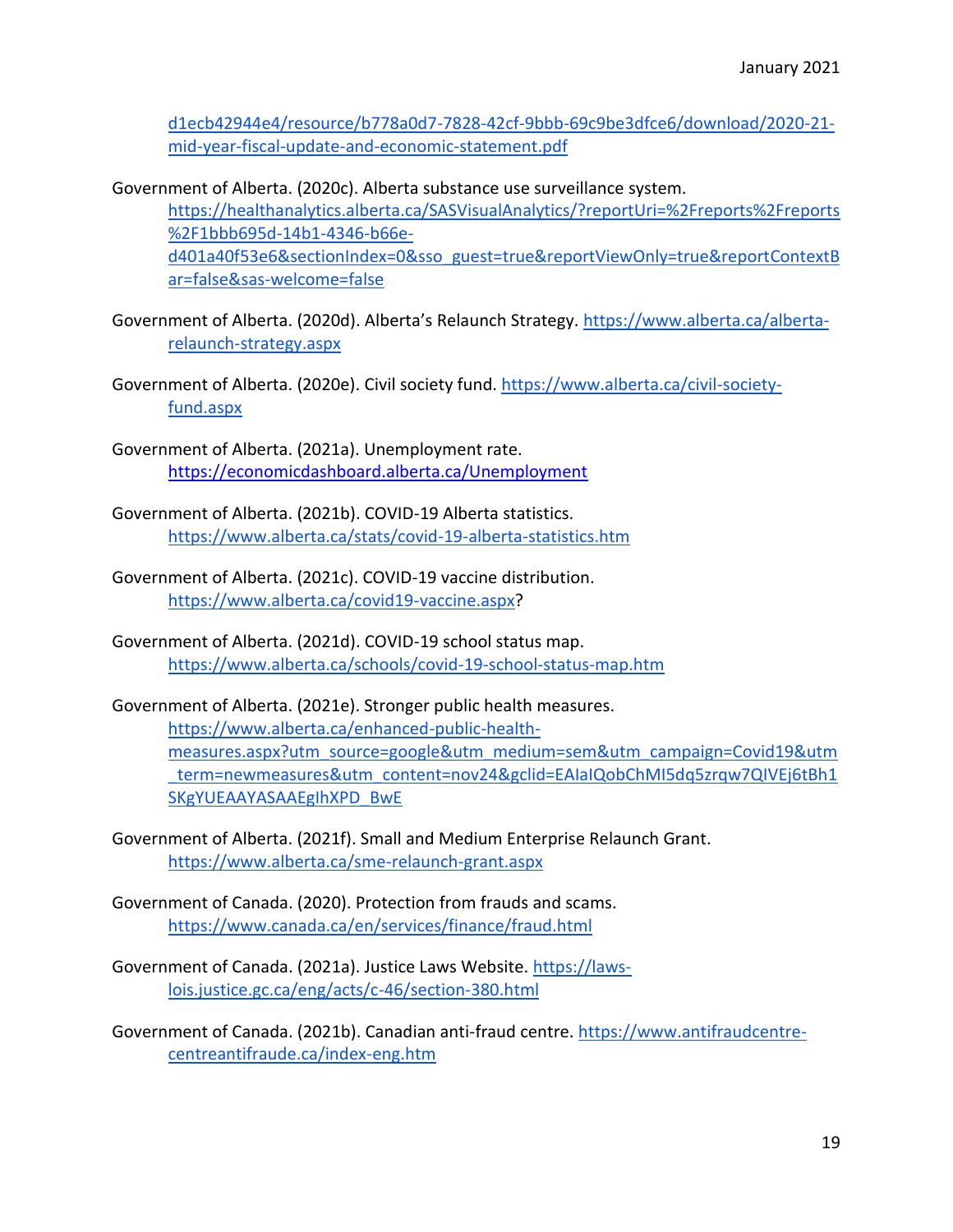- Government of Canada. (2021c). Vaccines and treatments for COVID-19: Vaccine rollout. [https://www.canada.ca/en/public-health/services/diseases/2019-novel-coronavirus](https://www.canada.ca/en/public-health/services/diseases/2019-novel-coronavirus-infection/prevention-risks/covid-19-vaccine-treatment/vaccine-rollout.html#a6)[infection/prevention-risks/covid-19-vaccine-treatment/vaccine-rollout.html#a6](https://www.canada.ca/en/public-health/services/diseases/2019-novel-coronavirus-infection/prevention-risks/covid-19-vaccine-treatment/vaccine-rollout.html#a6)
- Government of Canada. (2021d). Overview of Canada's COVID-19 Economic Response Plan. [https://www.canada.ca/en/department-finance/services/publications/economic-fiscal](https://www.canada.ca/en/department-finance/services/publications/economic-fiscal-snapshot/overview-economic-response-plan.html)[snapshot/overview-economic-response-plan.html](https://www.canada.ca/en/department-finance/services/publications/economic-fiscal-snapshot/overview-economic-response-plan.html)
- Government of Canada. (2021e). COVID-19 fraud. [https://www.antifraudcentre](https://www.antifraudcentre-centreantifraude.ca/features-vedette/2020/covid-19-eng.htm)[centreantifraude.ca/features-vedette/2020/covid-19-eng.htm](https://www.antifraudcentre-centreantifraude.ca/features-vedette/2020/covid-19-eng.htm)
- Government of Canada. (2021f). Coronavirus disease 2019 (COVID-19): Epidemiology update. [https://health-infobase.canada.ca/covid-19/epidemiological-summary-covid-19](https://health-infobase.canada.ca/covid-19/epidemiological-summary-covid-19-cases.html) [cases.html](https://health-infobase.canada.ca/covid-19/epidemiological-summary-covid-19-cases.html)

Helpseeker. (2020). About Us.<https://www.helpseeker.co/about-us/>

- LaRochelle-Côté, S., & Uppal, S. (2020, May) "The social and economic concerns of immigrants during the COVID-19 pandemic." *Statcan COVID-19: Data to insights for a better Canada.* [Statistics Canada Catalogue no. 45280001](https://www150.statcan.gc.ca/n1/en/pub/45-28-0001/2020001/article/00012-eng.pdf?st=T9njnn31)
- Leger. (2021, January 4). Leger's North American Tracker January 4th, 2021. [https://leger360.com/wp-content/uploads/2021/01/Legers-North-American-Tracker-](https://leger360.com/wp-content/uploads/2021/01/Legers-North-American-Tracker-January-4th-2021_VF-min.pdf?x16723)January-4th-2021 VF-min.pdf?x16723
- Mcmaster, G. (2020, July 7). Majority of Chinese-Canadians say they've experienced discrimination because of COVID-19: study. *University of Alberta.*  [https://www.ualberta.ca/folio/2020/07/majority-of-chinese-canadians-say-theyve](https://www.ualberta.ca/folio/2020/07/majority-of-chinese-canadians-say-theyve-experienced-discrimination-because-of-covid-19-study.html)[experienced-discrimination-because-of-covid-19-study.html](https://www.ualberta.ca/folio/2020/07/majority-of-chinese-canadians-say-theyve-experienced-discrimination-because-of-covid-19-study.html)
- Mertz, E. (2020, December 20). Alberta launches online dashboard to share substance-use data. *Global News.* <https://globalnews.ca/news/7531139/alberta-opioid-data/>
- McKinley, S. (2020, May 10). Unlike previous pandemics, there's so much information to keep the public informed — and misinformed. *The Star[.](https://www.thestar.com/news/canada/2020/05/10/unlike-previous-pandemics-theres-so-much-information-to-keep-the-public-informed-and-misinformed.html)* [https://www.thestar.com/news/canada/2020/05/10/unlike-previous-pandemics](https://www.thestar.com/news/canada/2020/05/10/unlike-previous-pandemics-theres-so-much-information-to-keep-the-public-informed-and-misinformed.html)[theres-so-much-information-to-keep-the-public-informed-and-misinformed.html](https://www.thestar.com/news/canada/2020/05/10/unlike-previous-pandemics-theres-so-much-information-to-keep-the-public-informed-and-misinformed.html)
- Parkland RCMP. (2021, January 5). Spruce Grove Municipal Detachment Crime Statistics (Actual). [https://agenda.sprucegrove.org/docs/2021/COW/20210118\\_550/4171\\_RCMP%20Repo](https://agenda.sprucegrove.org/docs/2021/COW/20210118_550/4171_RCMP%20Report.pdf) [rt.pdf](https://agenda.sprucegrove.org/docs/2021/COW/20210118_550/4171_RCMP%20Report.pdf)
- Quinn, E. K., Fazel, S. S., & Peters, C. E. (2020). The Instagram Infodemic: Cobranding of Conspiracy Theories, Coronavirus Disease 2019 and Authority-Questioning Beliefs. *Cyberpsychology, Behavior, and Social Networking*.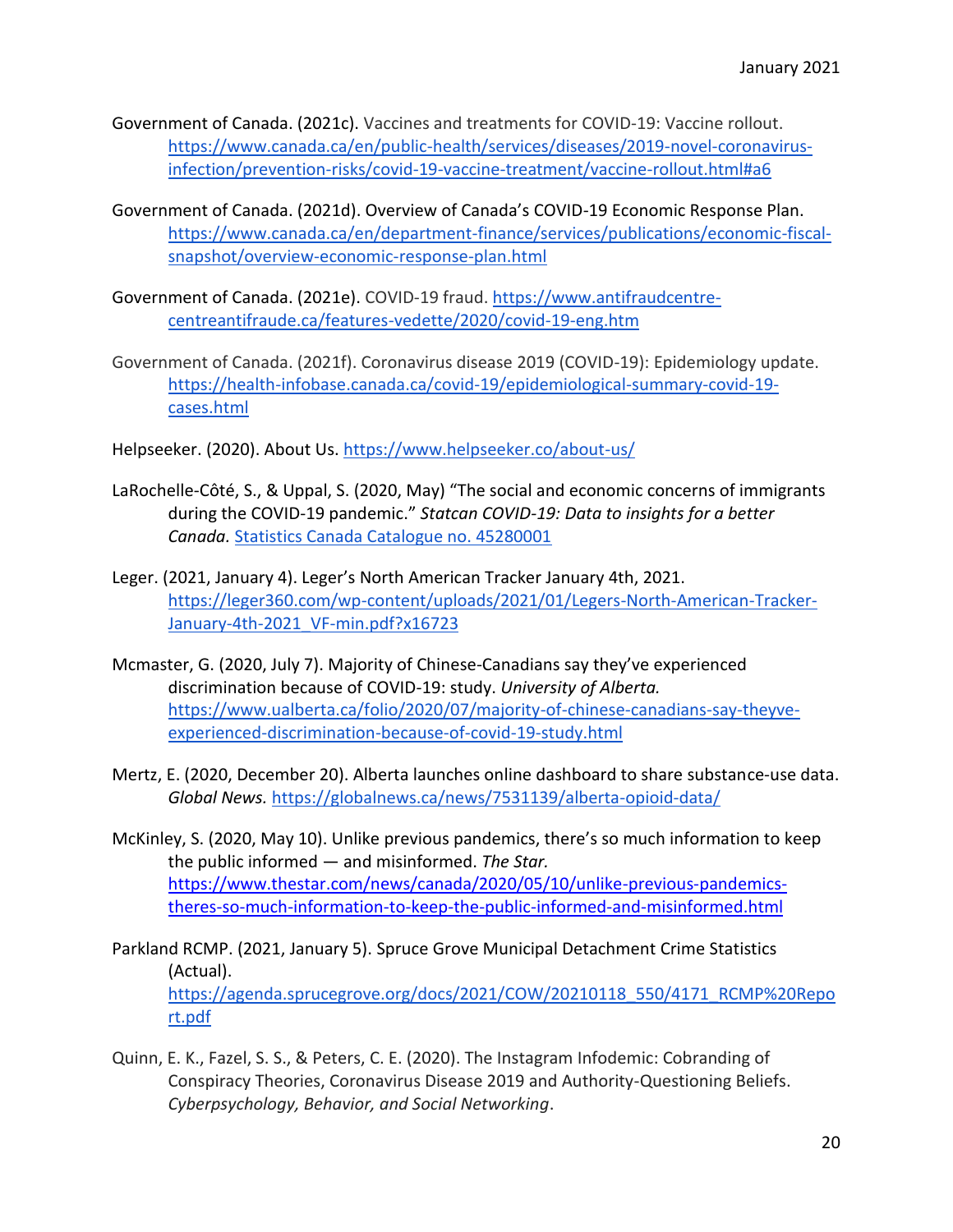- Romero, D. (2020, December 8). New COVID-19 restrictions: Alberta bans all gatherings, closes most businesses and makes masks mandatory. *CTV News Edmonton*. [https://edmonton.ctvnews.ca/new-covid-19-restrictions-alberta-bans-all-gatherings](https://edmonton.ctvnews.ca/new-covid-19-restrictions-alberta-bans-all-gatherings-closes-most-businesses-and-makes-masks-mandatory-1.5221814)[closes-most-businesses-and-makes-masks-mandatory-1.5221814](https://edmonton.ctvnews.ca/new-covid-19-restrictions-alberta-bans-all-gatherings-closes-most-businesses-and-makes-masks-mandatory-1.5221814)
- Royal Bank of Canada Economics. (2020, December 15). Provincial Outlook: 2021 promised better days from coast to coast. [https://royal-bank-of-canada-](https://royal-bank-of-canada-2124.docs.contently.com/v/2021-promises-better-days-from-coast-to-coast-pdf)[2124.docs.contently.com/v/2021-promises-better-days-from-coast-to-coast-pdf](https://royal-bank-of-canada-2124.docs.contently.com/v/2021-promises-better-days-from-coast-to-coast-pdf)
- Spruce Grove FCSS, & Stony Plain FCSS. (n.d.). Tri-Region Housing and Needs Estimate: Survey results 2018. Retrieved from: [https://www.sprucegrove.org/media/3251/tri-region](https://www.sprucegrove.org/media/3251/tri-region-housing-and-needsestimate-2018-survey-results.pdf)[housing-and-needsestimate-2018-survey-results.pdf](https://www.sprucegrove.org/media/3251/tri-region-housing-and-needsestimate-2018-survey-results.pdf)
- Statistics Canada. (2017). Spruce Grove, Alberta. Census Profile. 2016 Census. Statistics Canada Catalogue no. 98-316-X2016001. Ottawa. Released November 29, 2017. <https://www12.statcan.gc.ca/census-recensement/2016/dp-pd/prof/index.cfm?Lang=E>
- Statistics Canada. (2020a). Visible minority of person. <https://www23.statcan.gc.ca/imdb/p3Var.pl?Function=DEC&Id=45152>
- Statistics Canada. (2020b). The Daily: Experiences of discrimination during the COVID-19 pandemic. [https://www150.statcan.gc.ca/n1/daily-quotidien/200917/dq200917a](https://www150.statcan.gc.ca/n1/daily-quotidien/200917/dq200917a-eng.htm?CMP=mstatcan)[eng.htm?CMP=mstatcan](https://www150.statcan.gc.ca/n1/daily-quotidien/200917/dq200917a-eng.htm?CMP=mstatcan)
- Statistics Canada. (2020c). Food insecurity during the COVID-19 pandemic, May 2020. <https://www150.statcan.gc.ca/n1/pub/45-28-0001/2020001/article/00039-eng.htm>
- Statistics Canada. (2021a). Labour Force Survey, December 2020. <https://www150.statcan.gc.ca/n1/daily-quotidien/210108/dq210108a-eng.htm>
- Statistics Canada. (2021b). Gross domestic product (GDP) at basic prices, by industry, monthly (x 1,000,000).

[https://www150.statcan.gc.ca/t1/tbl1/en/tv.action?pid=3610043401&pickMembers%5](https://www150.statcan.gc.ca/t1/tbl1/en/tv.action?pid=3610043401&pickMembers%5B0%5D=2.1&pickMembers%5B1%5D=3.1&cubeTimeFrame.startMonth=01&cubeTimeFrame.startYear=2020&cubeTimeFrame.endMonth=12&cubeTimeFrame.endYear=2020&referencePeriods=20200101%2C20201201) [B0%5D=2.1&pickMembers%5B1%5D=3.1&cubeTimeFrame.startMonth=01&cubeTimeFr](https://www150.statcan.gc.ca/t1/tbl1/en/tv.action?pid=3610043401&pickMembers%5B0%5D=2.1&pickMembers%5B1%5D=3.1&cubeTimeFrame.startMonth=01&cubeTimeFrame.startYear=2020&cubeTimeFrame.endMonth=12&cubeTimeFrame.endYear=2020&referencePeriods=20200101%2C20201201) [ame.startYear=2020&cubeTimeFrame.endMonth=12&cubeTimeFrame.endYear=2020&](https://www150.statcan.gc.ca/t1/tbl1/en/tv.action?pid=3610043401&pickMembers%5B0%5D=2.1&pickMembers%5B1%5D=3.1&cubeTimeFrame.startMonth=01&cubeTimeFrame.startYear=2020&cubeTimeFrame.endMonth=12&cubeTimeFrame.endYear=2020&referencePeriods=20200101%2C20201201) [referencePeriods=20200101%2C20201201](https://www150.statcan.gc.ca/t1/tbl1/en/tv.action?pid=3610043401&pickMembers%5B0%5D=2.1&pickMembers%5B1%5D=3.1&cubeTimeFrame.startMonth=01&cubeTimeFrame.startYear=2020&cubeTimeFrame.endMonth=12&cubeTimeFrame.endYear=2020&referencePeriods=20200101%2C20201201) 

- Status of Women Canada. (2020, December 18). Supporting women and children experiencing violence during COVID-19. [https://cfc-swc.gc.ca/fun-fin/shelters-refuges](https://cfc-swc.gc.ca/fun-fin/shelters-refuges-en.html?utm_source=canada-covid-fin&utm_medium=links&utm_content=covid-1920&utm_campaign=wage-en)[en.html?utm\\_source=canada-covid-fin&utm\\_medium=links&utm\\_content=covid-](https://cfc-swc.gc.ca/fun-fin/shelters-refuges-en.html?utm_source=canada-covid-fin&utm_medium=links&utm_content=covid-1920&utm_campaign=wage-en)[1920&utm\\_campaign=wage-en](https://cfc-swc.gc.ca/fun-fin/shelters-refuges-en.html?utm_source=canada-covid-fin&utm_medium=links&utm_content=covid-1920&utm_campaign=wage-en)
- The Associated Press. (2021, January). A New COVID-19 Challenge: Mutations Rise Alongwith Cases. [https://www.ctvnews.ca/health/coronavirus/a-new-covid-19-challenge](https://www.ctvnews.ca/health/coronavirus/a-new-covid-19-challenge-mutations-rise-along-with-cases-1.5272620)[mutations-rise-along-with-cases-1.5272620](https://www.ctvnews.ca/health/coronavirus/a-new-covid-19-challenge-mutations-rise-along-with-cases-1.5272620)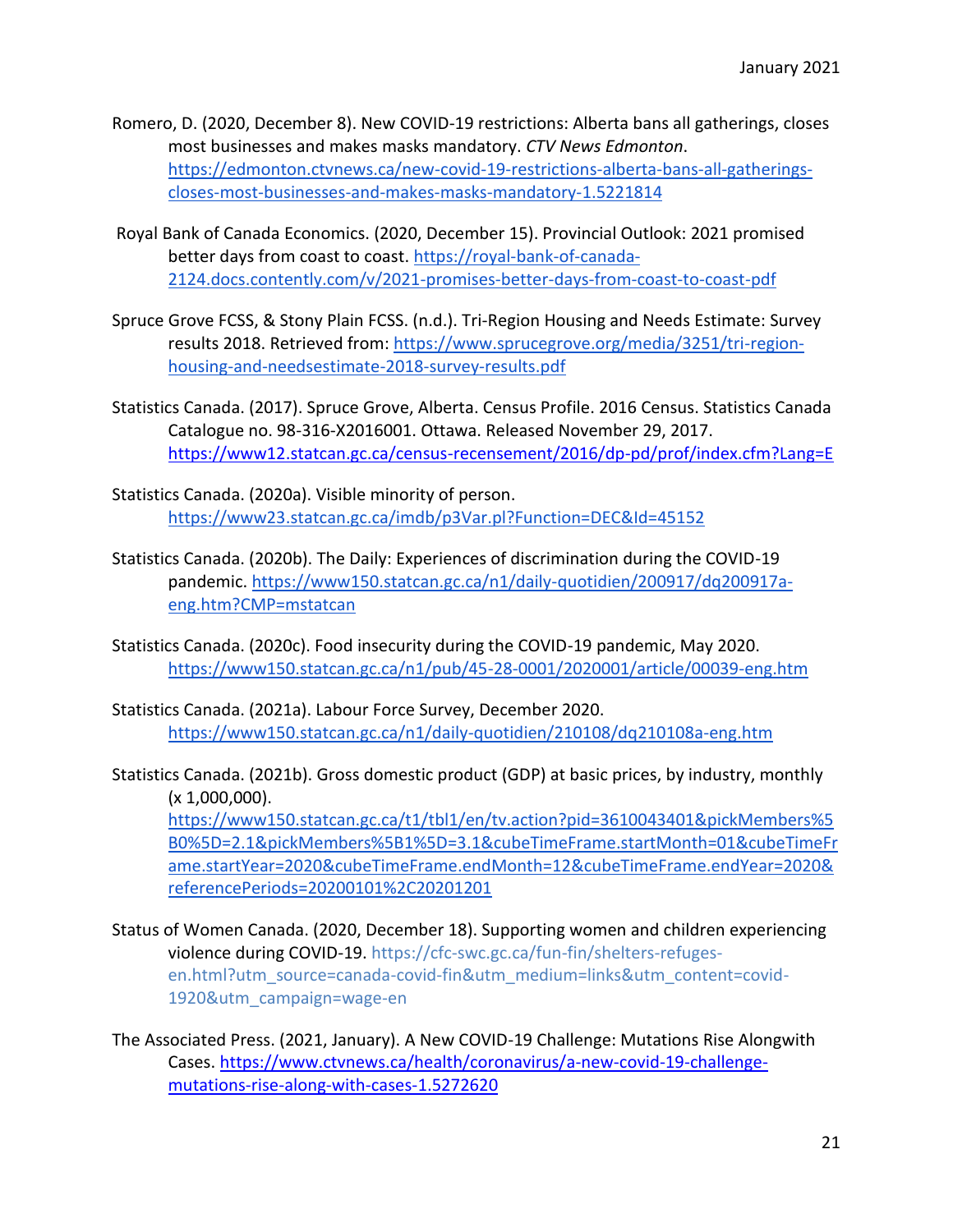The Conference Board of Canada. (2021, January 12). Canadian Outlook. <https://www.conferenceboard.ca/focus-areas/canadian-economics/canadian-outlook>

- Van Bavel, J. J., Baicker, K., Boggio, P. S., Capraro, V., Cichocka, A., Cikara, M., & Willer, R. (2020). Using social and behavioural science to support COVID-19 pandemic response. *Nature Human Behaviour*, 4, 460–471.
- Wright, L., Steptoe, A., & Fancourt, D. (2020). What predicts adherence to COVID-19 government guidelines? Longitudinal analyses of 51,000 UK adults. *medRxiv*.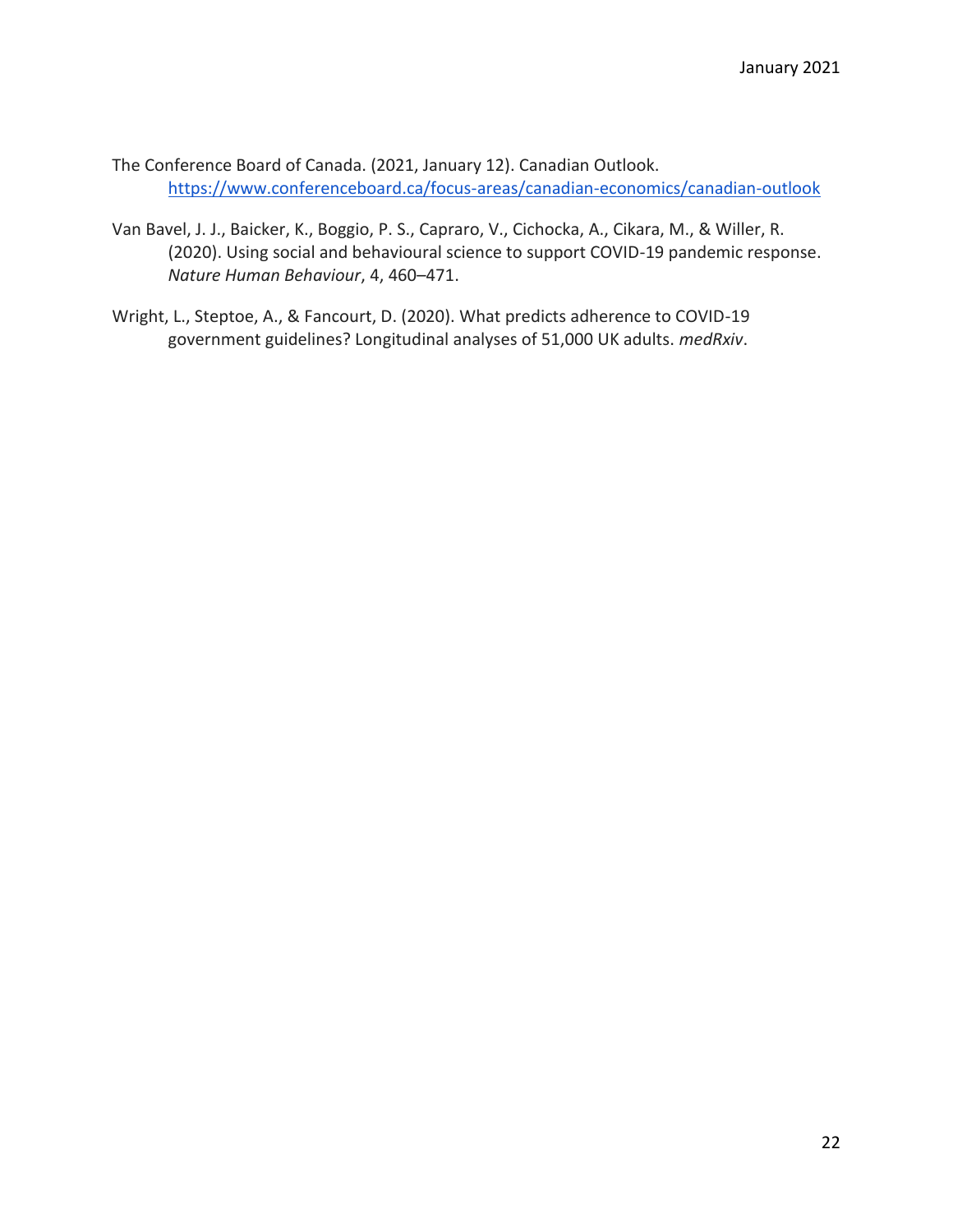# **Appendix A - Summary of Report Topics and Updates**

The table below includes a summary of all topics reported on in the April, June, and November 2020 Social Effects of COVID-19 reports. All topics were re-examined to see if any new or updated information is available for them; if so, then they were included in this report. If not, then they were identified as being consistent with no new information to report and left out of this final report. Note: the topics are listed in alphabetical order.

| <b>Topic</b>                         | Covered in April, June,<br>and/or November Reports | <b>Research Findings</b>                 |
|--------------------------------------|----------------------------------------------------|------------------------------------------|
| AB policy response                   | April                                              | New data or updated information          |
| Access to tech                       | June                                               | Consistent; no new information to report |
| Addictions                           | June, November                                     | New data or updated information          |
| Alberta Relaunch                     | June                                               | Consistent; no new information to report |
| <b>CERB to EI</b>                    | November                                           | Consistent; no new information to report |
| Childcare                            | November                                           | Consistent; no new information to report |
| Children                             | April                                              | Consistent; no new information to report |
| City of Spruce Grove policy response | April                                              | New data or updated information          |
| Debt load                            | April                                              | New data or updated information          |
| Domestic Abuse and Child Abuse       | April, June                                        | Consistent; no new information to report |
| Economy                              | April, June, November                              | New data or updated information          |
| Emerging local data                  | June                                               | New data or updated information          |
| Face coverings bylaws                | November                                           | New data or updated information          |
| <b>FCSS data</b>                     | April                                              | New data or updated information          |
| <b>Federal Policy Response</b>       | April, November                                    | New data or updated information          |
| <b>Financial Vulnerability</b>       | June                                               | Consistent; no new information to report |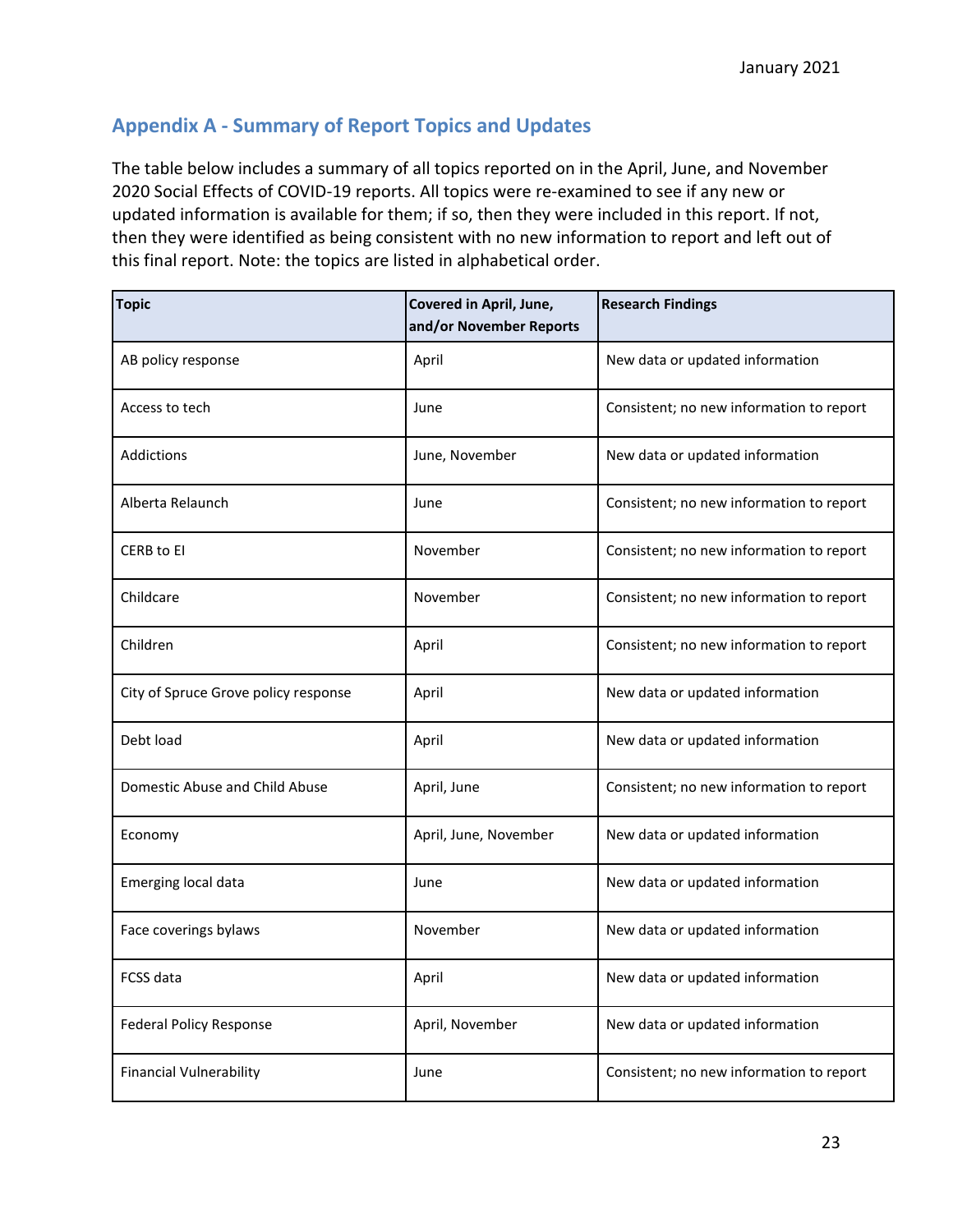| Food Access and security                         | April                 | Consistent; no new information to report |
|--------------------------------------------------|-----------------------|------------------------------------------|
| Frontline workers                                | June                  | Consistent; no new information to report |
| GDP                                              | November              | New data or updated information          |
| Guaranteed basic income                          | November              | Consistent; no new information to report |
| Immigrants                                       | April                 | New data or updated information          |
| Individuals and families experiencing<br>poverty | April                 | Consistent; no new information to report |
| <b>Mental Health</b>                             | April, June, November | New data or updated information          |
| Non-profit orgs                                  | April, June           | New data or updated information          |
| Other                                            | April                 | New data or updated information          |
| People Experiencing Homelessness                 | April                 | New data or updated information          |
| Pharmacare Plan                                  | November              | Consistent; no new information to report |
| Poverty by the numbers                           | April                 | Consistent; no new information to report |
| <b>Prevention Guidelines</b>                     | November              | Consistent; no new information to report |
| Rentals and home ownership                       | April                 | Consistent; no new information to report |
| Rising cases (2nd wave)                          | November              | New data or updated information          |
| School Re-entry                                  | November              | New data or updated information          |
| Seniors                                          | April                 | Consistent; no new information to report |
| Spread of Misinformation                         | November              | New data or updated information          |
| <b>Suicide Rates</b>                             | November              | New data or updated information          |
| Trust in Government                              | June                  | New data or updated information          |